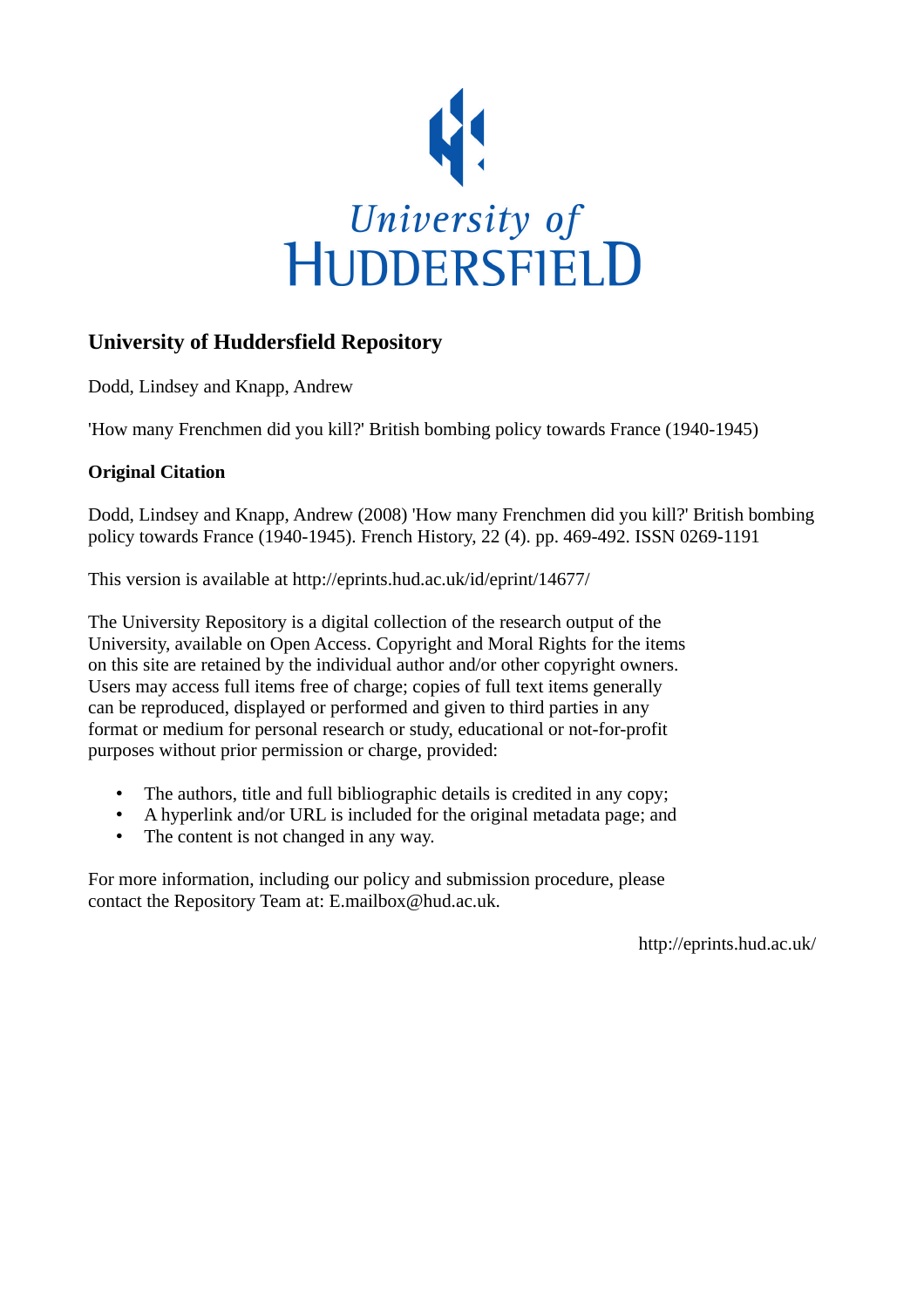Authors' copy.

This article was published in French History, 22.4 (2008), 469-492, and is available for download, with original pagination, here: http://fh.oxfordjournals.org/content/22/4/469.short. Table 1 is missing from this version.

# 'How Many Frenchmen Did You Kill?' British Bombing Policy Towards France, 1940–1945 Lindsey Dodd and Andrew Knapp

Between 1940 and 1945, Allied air forces dropped nearly 600,000 tons of bombs on France. The death toll, of perhaps 60,000 French civilians, is comparable to that of British victims of German bombing (51,500) plus V-weapon attacks (nearly 9,000).<sup>1</sup> Yet the Allied bombing of France occupies a minor place in the literature. De Gaulle's War Memoirs allow it the briefest of allusions.<sup>2</sup> Histories of the Occupation concede it a few pages.<sup>3</sup> Studies of bombing focus on Germany, briefly covering attacks on France in Spring 1944.<sup>4</sup> Accounts of the Liberation focus on politics and on ground fighting, with bombing as a prelude and an accompaniment.<sup>5</sup> The one full-length study of the subject, though comprehensive, is poorly sourced and sometimes unreliable.<sup>6</sup> Not an untold story, the bombing of France is certainly an undertold one.

This article aims to redress the balance partially, by analysing how the Allies chose to devote almost a quarter of their European bombing effort to France.<sup>7</sup> First, it identifies the major stakeholders, and the fora and constraints within which they made policy. Second, it analyses the aims of bombing policy towards France. Finally, it examines how the British handled objections from Vichy and the Free French.

#### Policy-making: actors and processes

More than any other air force, the RAF had been developed from its foundation under Lord Trenchard as an independent service for bombing. Bombers dominated aircraft development

1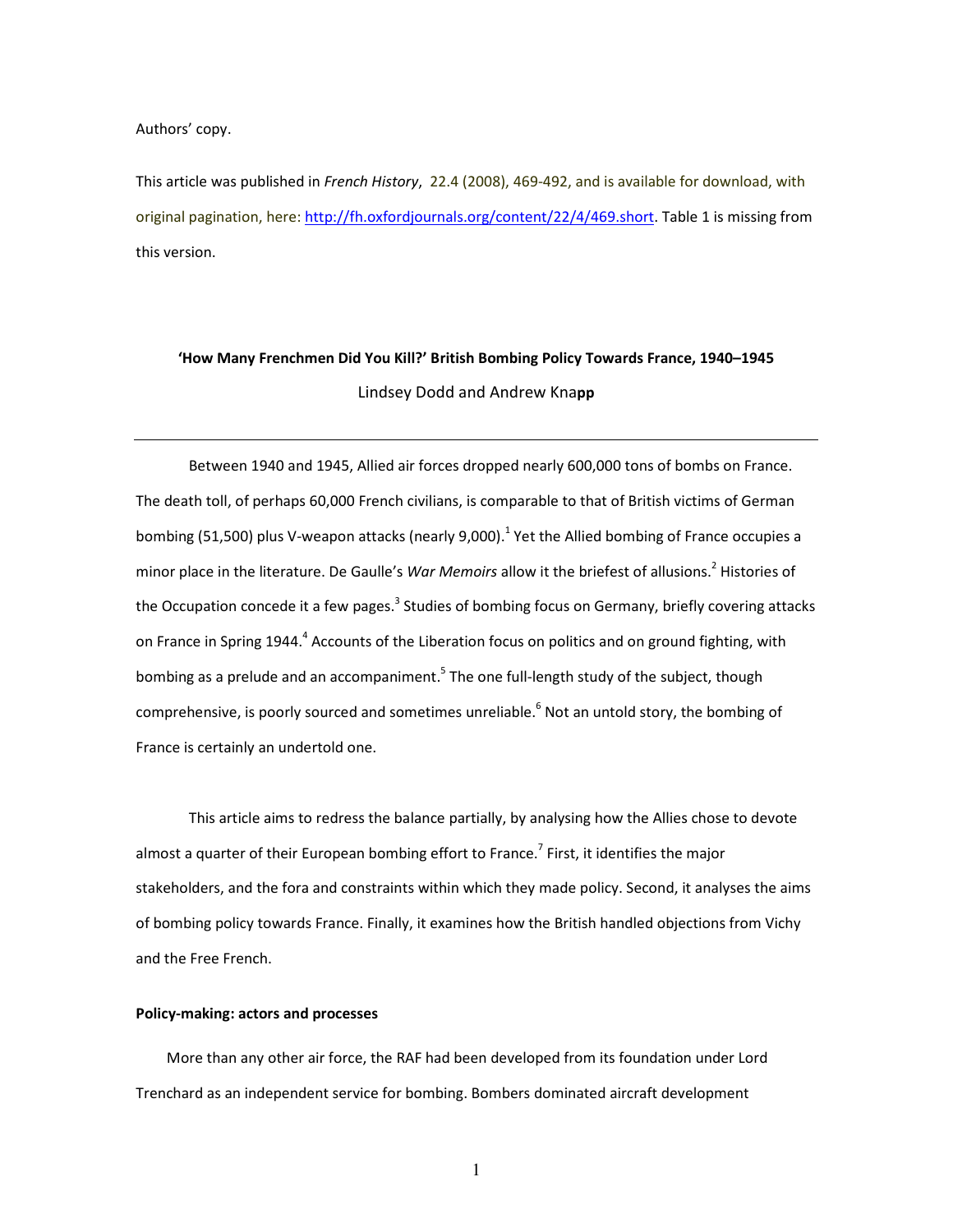programmes in the 1930s. Bomber Command's Officer Commanding-in-Chief from February 1942, Air Chief Marshal Sir Arthur Harris, saw the destruction of Germany's industrial cities as the means to victory. Sir Charles Portal, Chief of the Air Staff from 1940 to 1945, placed the strategic offensive against Germany at the heart of RAF strategy for most of the war. Attacking Germany, Bomber Command was executing a policy of which its leaders were forceful advocates.<sup>8</sup> When the same aircraft attacked France, by contrast, Bomber Command was complying (sometimes unwillingly) with a strategy demanded and defined by others.

The others were, firstly, the other services. The Admiralty wanted France attacked, as Germany's forward base in the Battle of the Atlantic, from 1940. The Supreme Headquarters Allied Expeditionary Force (SHAEF), under Eisenhower, sought air support in North-West Europe as it prepared for the Overlord landings. The bombers also faced demands from political authorities. The Ministry of Economic Warfare (MEW) pressed for precision attacks on industrial targets in occupied territories as well as Germany. The Political Warfare Executive (PWE) used two bomber squadrons to drop agents and material into France, which also attracted 45 per cent of its propaganda leaflets.<sup>9</sup> In 1941–2, it also demanded raids against German-related targets in France to demonstrate Britain's will to continue fighting. The Foreign Office, meanwhile, shared PWE's perspective to a degree, but also worried about alienating the Vichy government, the Free French, or the wider population.

These diverse, often conflicting, demands converged upon the RAF's political masters in the Air Ministry, and particularly on its Secretary of State from 1940 to 1945, Sir Archibald Sinclair. Lacking Cabinet rank, and serving under a Prime Minister who was also an activist Defence Minister, Sinclair acted as a policy broker not a policy initiator, balancing competing claims to limited resources and acting as the RAF's spokesman to Parliament and public.<sup>10</sup> Sinclair also had to deal increasingly with the Americans, a consideration of direct relevance to France. All UK-based American raids until January 1943 targeted occupied territory; their volume grew, even after raids on Germany began, over the next two years. $^{11}$ 

Bombing policy was made under many constraints. The first was the availability of aircraft and bombs. Bomber Command dropped 13,000 tons of bombs on all targets in 1940, 32,000 in 1941 and 45,500 (plus the US 8th Air Force's 1,561) in 1942. These two air forces then dropped over 200,000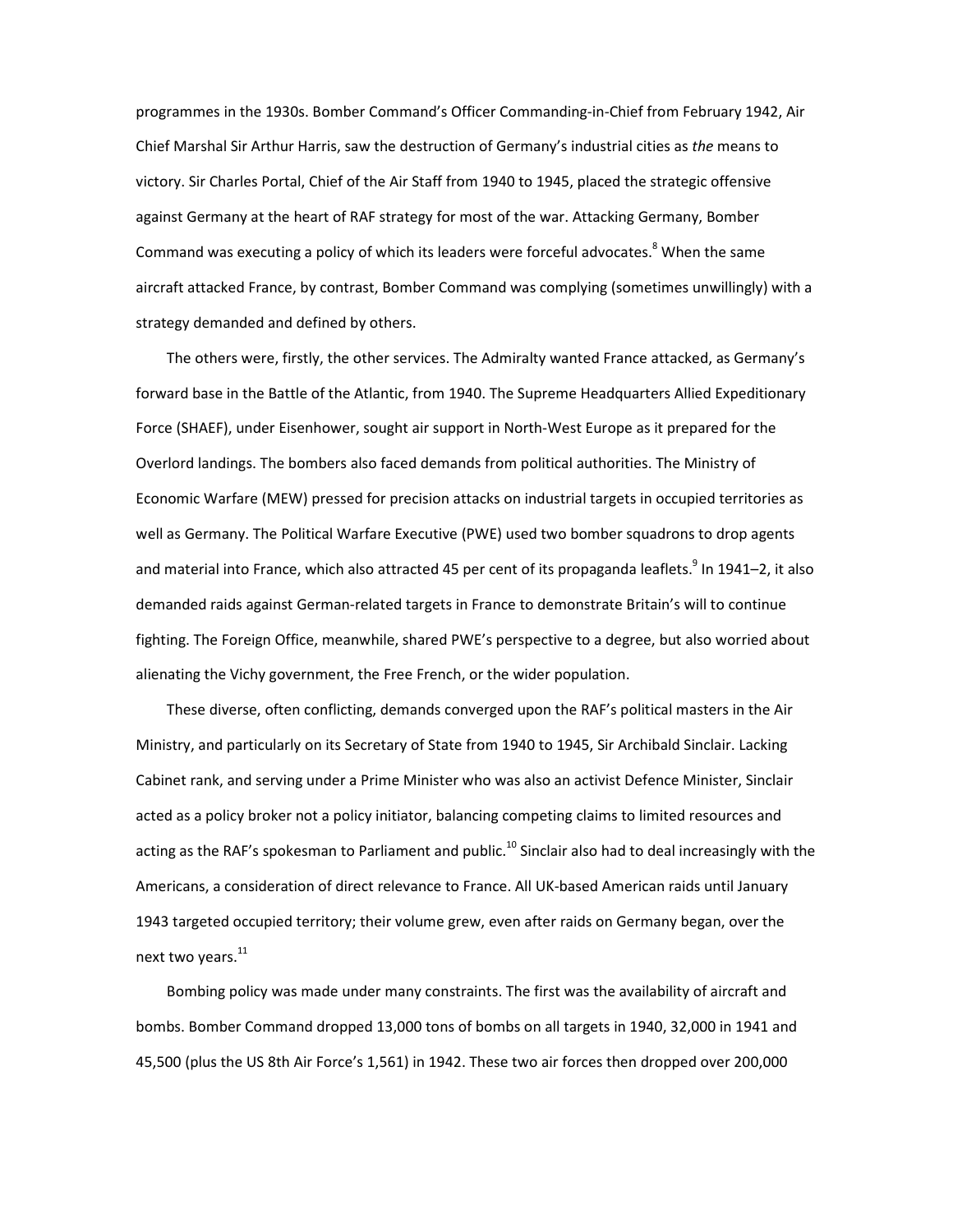tons in 1943, and nearly 915,000 in 1944.<sup>12</sup> Targeting priorities were still vigorously contested, but by 1944 there were many more bombs for everyone, as both French and Germans found.

Political pressures complemented material constraints. Bombing policy was occasionally a domestic political issue, especially in the difficult year from late 1941 to late 1942.<sup>13</sup> France, meanwhile, was officially neutral under Vichy, half-occupied by the Axis, recently an ally, and home to an internal and external Resistance movement with which Britain maintained relations, however stormy. Inevitably, operations here entailed difficult political choices.

Vichy broke off diplomatic relations with Britain in July 1940 but unofficial contacts persisted through embassies at Madrid and Washington. The danger that France's fleet and colonial possessions, especially in North-West Africa, would fall into German hands constantly preoccupied Churchill; fear of pushing Vichy into Germany's arms restrained bombing policy.<sup>14</sup> So, for a time, did the United States. Like some 40 countries worldwide, Washington initially viewed Vichy as France's legitimate government. Through its ambassador to Vichy, Admiral Leahy, the Roosevelt administration pursued positive engagement with Pétain's régime even after America had entered the war; and Churchill had no wish to quarrel with Washington over France. Only Laval's return to government in April 1942 prompted an American reappraisal and Leahy's recall.<sup>15</sup>

Indeed, the Vichy and American constraints largely disappeared in 1942. American aircraft bombed French targets from 17 August. The Torch landings of 8 November won North-West Africa for the Allies and precipitated the German occupation of the zone libre, the scuttling of the French fleet in Toulon, and the final diplomatic break between Vichy and Washington. These developments left Vichy with no further cards to play. Henceforth the British advocated restraint more than the Americans.

This was chiefly out of concern at the reaction to bombing of the French generally, and of the Resistance and Free French in particular. A traumatised, homeless, and hostile French population might hinder the Allies' re-entry to Europe; an unfriendly post-war French government would damage Britain's position on the continent. Such concerns, argued forcefully by the Foreign Office, frequently clashed with military priorities over a four-year-long debate.

The debate developed in many fora.<sup>16</sup> The War Cabinet, Britain's supreme policy-making body, inevitably delegated much business to committees. The most important was the Chiefs of Staff Committee, which met nearly 2,400 times between 1940 and 1945.<sup>17</sup> The Defence Committee, which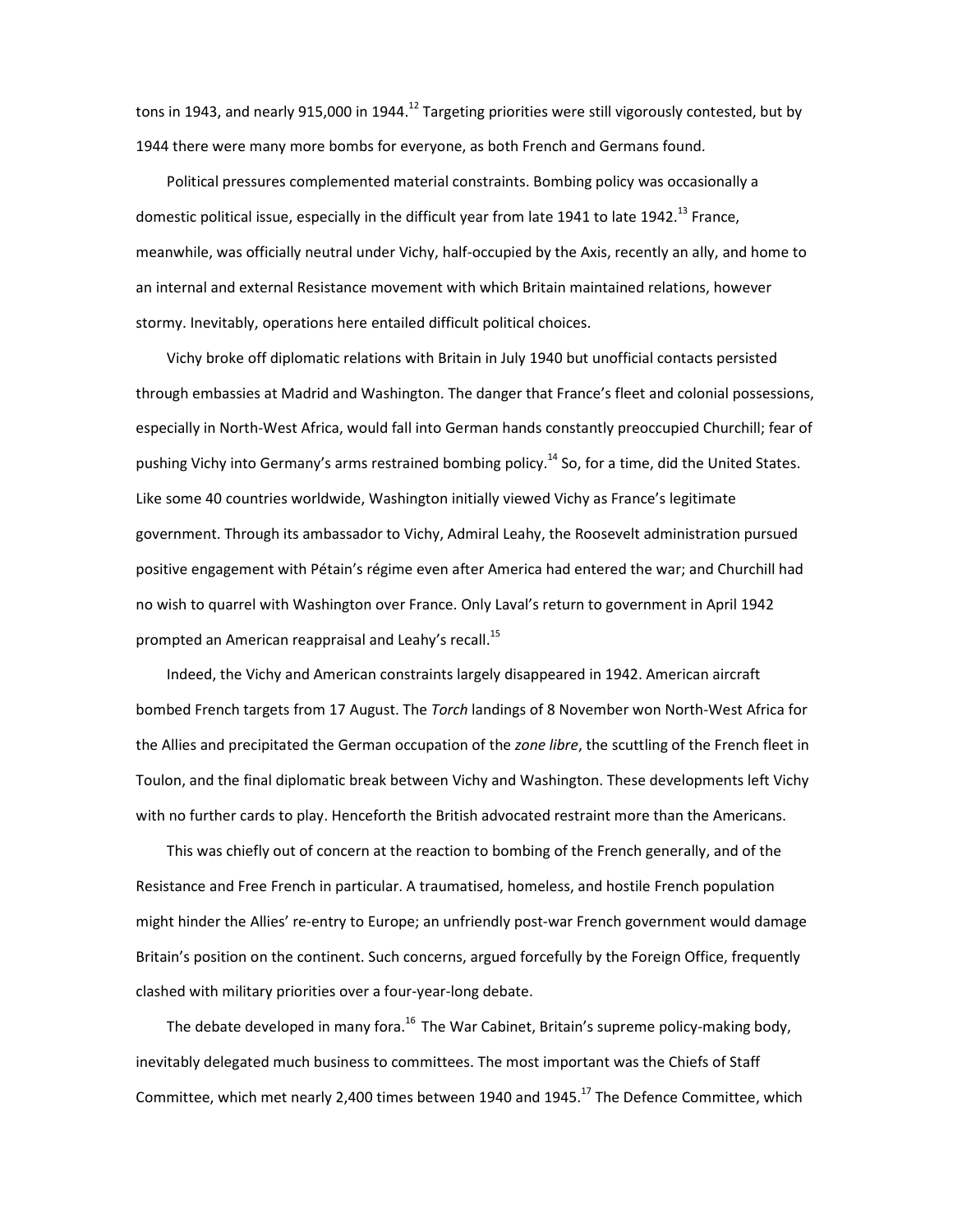included politicians as well as the service chiefs, met much less frequently. The Anti-U-Boat Committee played a crucial role, notably in relation to France's ports, in the winter of 1942–3 before settling to more routine business as the North Atlantic crisis subsided.<sup>18</sup> At a lower level, the Bomb Target Committee met fortnightly.<sup>19</sup> And within this framework, the Chief of Air Staff and the head of Bomber Command retained considerable operational freedom.

America's entry into the war complicated these processes. Major strategic priorities were now fixed at summits, paralleled by the Anglo-American Combined Chiefs of Staff. After December 1943, the formation of SHAEF triggered a reconfiguration of air command structures in anticipation of Overlord. British and American tactical air forces, under Air Marshal Sir Trafford Leigh-Mallory, were integrated into the SHAEF structure; strategic air forces, under Harris and his American counterpart, General Carl Spaatz, remained outside it but at the disposal, from 14 April 1944, of Eisenhower and his British deputy, Air Marshal Sir Arthur Tedder. From late May, a joint Bomber Operations Planning Staff managed operations over North-West Europe.<sup>20</sup>

Policy emerged from these structures in the form of directives, approved (according to importance) by the Chiefs of Staff, the Defence Committee, or the War Cabinet, and outlining targets and priorities. In 1943, however, two wide-ranging directives – 'Casablanca' and 'Pointblank' – were issued by the Combined Chiefs to the two strategic air forces after conferences in January and May. Another major directive, crucial to the bombing of France, was issued on 17 April 1944 directly by SHAEF. Concurrently, however, the Air Ministry or the Air Staff also issued more limited directives to Bomber Command.<sup>21</sup>

Directives were not the totality of bombing policy. They were drawn up, in principle, within the framework of general rules on bombing policy issued in June 1940 and October 1942. Major directives were always compromises, allowing 'unlimited scope for our differences of interpretation'.<sup>22</sup> Operational conditions – the weather and the enemy – could prevent implementation; French targets were often detailed as to be attacked when bad weather prevented raids on Germany.<sup>23</sup> Finally, raids on France, because of their political sensitivity, were often preceded by lengthy exchanges between Bomber Command, Portal, Sinclair, and even Churchill. The 1942 attack on the Schneider works at Le Creusot, for example, was suggested on 8 April, ordered in a directive dated 20 July, but only executed on 17 October.<sup>24</sup>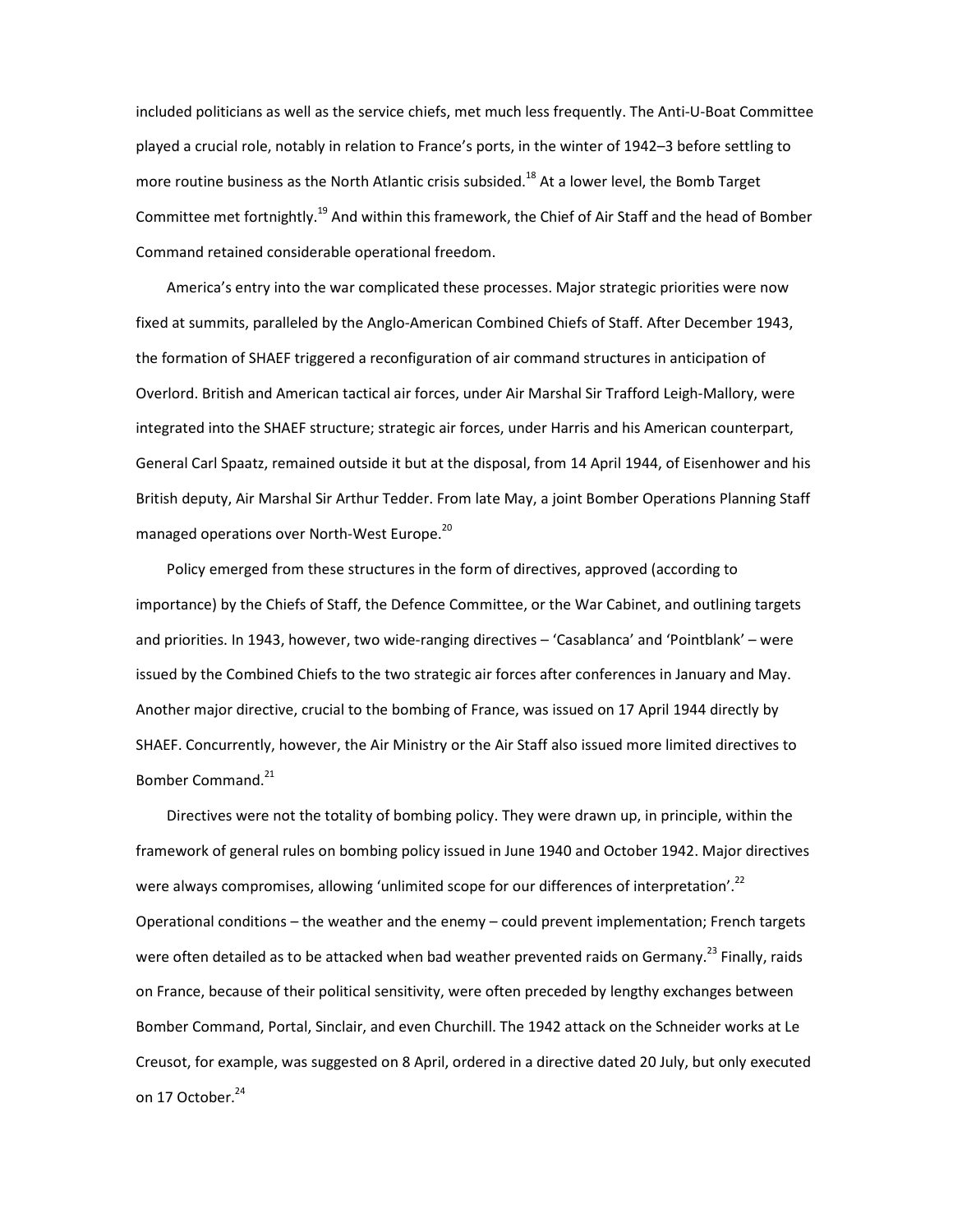Bombing policy towards France, therefore, was made by a broad range of participants, whose relative influence varied with the course of the war, and was subject, in principle, to tighter constraints than those applied to Germany.

#### Bombing policy: general statements

Unlike directives, the bombing policy statements of 31 May 1940 and 29 October 1942 defined rules of engagement rather than targets. That of 1940 was much the more restrictive. For all potential targets in enemy and enemy-occupied territory, it not only declared the 'intentional bombardment of civil populations' to be illegal, but also required that targets must be clearly identifiable, that care should be taken to avoid civilian casualties, and that Red Cross conventions be observed. A list of acceptable military targets followed, though the directive also specified as legitimate 'other objectives, the destruction of which is an immediate military necessity'.<sup>25</sup>

The Armistice of June 1940 raised the question of applying these rules to France, and arguments within the Air Ministry that summer reflected Britain's ambiguous attitude to Vichy.<sup>26</sup> Sinclair's initial memorandum on France, as accepted by the War Cabinet, was more restrictive than the statement of 31 May: the list of legitimate targets was shorter and the zone libre off limits. Though accepting that military objectives in unoccupied France 'should be destroyed', the Cabinet refused British bombardment as a means to do so, optimistically preferring the idea of Gaullist sabotage.<sup>27</sup>

The second general statement, dated 29 October 1942, formalised what had become a radical difference in policy towards enemy and enemy-occupied territories. In relation to Germany, the directives of 9 July 1941 and 14 February 1942 identified destroying civilian morale as an essential goal: $^{28}$  the statement of 29 October 1942 argued that the enemy's resort to 'unrestricted air warfare' justified the area bombing of Germany, Italy, and Japan. For occupied territory, on the other hand, the 29 October statement reproduced much of the June/July 1940 policy. It reinforced provisions against civilian casualties, stating that 'if any doubt exists as to the possibility of accurate bombing and if a large error would involve the risk of serious damage to a populated area, no attack is to be made'. Yet daytime raids on French railway locomotives and nocturnal attacks on all French trains were authorised: only Germans and 'collaborationists', it was assumed, could travel by night.<sup>29</sup> The statement still applied only to Occupied France. In 1941, General Hastings Ismay, Military Secretary to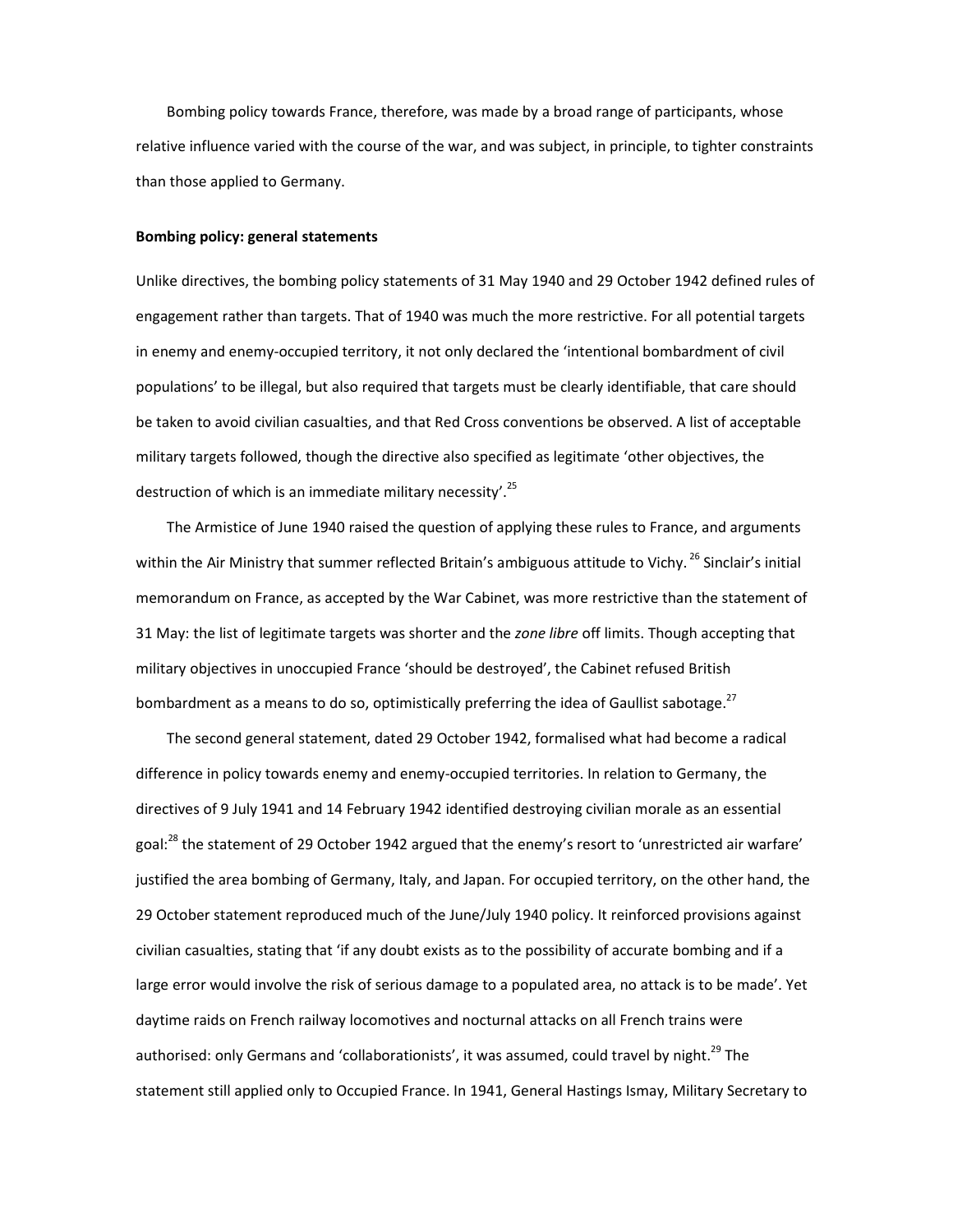the War Cabinet, had countered Portal's proposal to attack the zone libre by stating that unoccupied France was 'in certain senses a neutral country'.<sup>30</sup> A year later, Foreign Secretary Anthony Eden's recommendation of no change until Pétain was 'behaving much worse than he is at present' was still the consensus.<sup>31</sup> However, the Germans' move into the southern zone on 11 November led, within weeks, to raids here too. And as we shall see, operational requirements could override the general policy statements.

#### The Evolution of Policy, 1940–45

Thirty-two major directives issued between 4 July 1940 and 14 September 1944 – the approximate period of the Occupation – are reprinted in the Official History. Of these, 21 concern France directly. Their main objectives can be considered under nine headings (Table 1). $32$ 

Preventing a German invasion of the UK was a primary objective of bombing policy from June 1940, and a secondary one into 1941. Main targets were German shipping and barges in ports from Calais to Le Havre, and Luftwaffe airfields in France. The Channel ports were heavily attacked on 7 September 1940, when invasion was considered imminent.<sup>33</sup> Coastal barges were easy targets and these raids succeeded. But Bomber Command could still muster only limited forces: some attacks on airfields were undertaken by single unescorted Blenheims.<sup>34</sup> The French General Staff's post-war survey indicated 292 French dead in Allied raids in 1940.<sup>35</sup>

Offering operational experience to new aircrews was an explicit aim of the directive of 30 October 1940.<sup>36</sup> Trenchard referred to the Channel Ports as 'a bombing range', offering 'good practice for our pilots before they bombed Germany'.<sup>37</sup> 'Freshman' crews were used against Dutch, Belgian, and French Channel ports in 1942; Harris sent training units to non-German targets in 1943.<sup>38</sup> The US 8th Air Force – all freshmen at the start – chose France, a relatively undefended target, for 52 per cent of its first year's sorties.<sup>39</sup>

Drawing Luftwaffe fighters from other fronts was a primary bombing aim in the Directive of 5 May 1942. These 'circus' operations, typically involving between 20 and 40 (usually medium) bombers with fighter escort, had been run over northern France since January 1941. Portal presented them as one of the Allies' rare means to 'help the Russians'. Halted in Winter 1941–2, scaled back after heavy RAF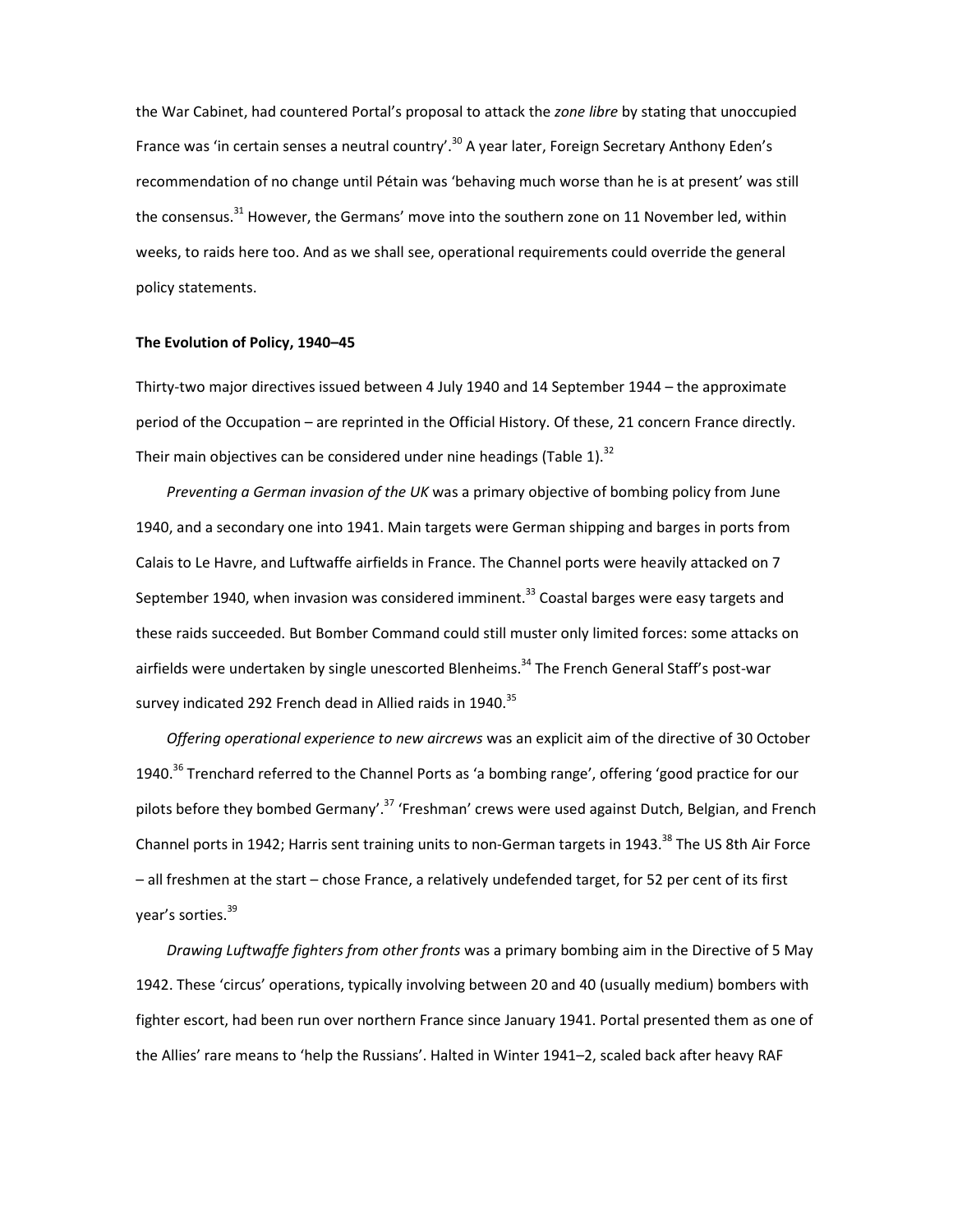losses from June 1942, these operations still exposed targets from Rotterdam to Caen to repeated lowintensity bombardment.<sup>40</sup>

German warships in French ports appeared in directives at the beginning and end of 1941. Between December 1940 and June 1941, two heavy cruisers (Hipper and Prinz Eugen) and the battlecruisers Scharnhorst and Gneisenau, docked at Brest; and between January 1941 and February 1942 Brest received 25 major raids (of over 50 bombers) and numerous smaller ones.<sup>41</sup> In Winter 1941–2, indeed, an unwilling Bomber Command devoted a third of its sorties to Brest.<sup>42</sup> In one sense the raids worked: none of the vessels emerged to attack an Atlantic convoy, and their escape up the Channel, on 12 February 1942, removed them as a threat. But all damage to them was done, unknown to the British, before August 1941; subsequent raids merely destroyed lives and property in Brest. No big German surface warships ever returned to France. But the presence of smaller vessels, Axis merchant shipping, and submarines, attracted continued raids on French ports.

The destruction of French factories working for Germany was a major aim in three directives of 1942, and a lesser priority (at least relatively) thereafter. In part, such attacks aimed simply to disrupt German war production in France. But they were also seen as benefiting the Allies' political standing in Europe. When Eden wrote to Sinclair, in April 1942, of the 'bracing effect on French morale' of raids on factories in France, adding that 'our allies in every occupied territory are crying out for similar raids', he reflected a consensus among Britain's military and political leaders.<sup>43</sup> Later that year, Sinclair viewed the Gien tank park as a second-rate target because it was preferable, for psychological reasons, 'to attack objectives near large towns'.<sup>44</sup> The directive of 25 May 1942 specifically sought to 'give substance to the policy of the Political Warfare Executive which aims at discouraging the nationals of enemy occupied countries from working in German-controlled factories'.<sup>45</sup> Discouragement was also aimed at factory owners or managers working or considering working with the Germans: some, indeed, were persuaded by the Resistance to help sabotage their own plants to avoid raids.<sup>46</sup> Air raids as propaganda largely disappeared from the agenda after 1942, however. Torch, El Alamein, and Stalingrad offered clearer proof of Allied credibility; and bombing could readily have a negative as well as a positive propaganda value.

The political risks were readily understood. These were not self-evidently military targets and some civilian casualties were inevitable. Attacks were planned with corresponding circumspection.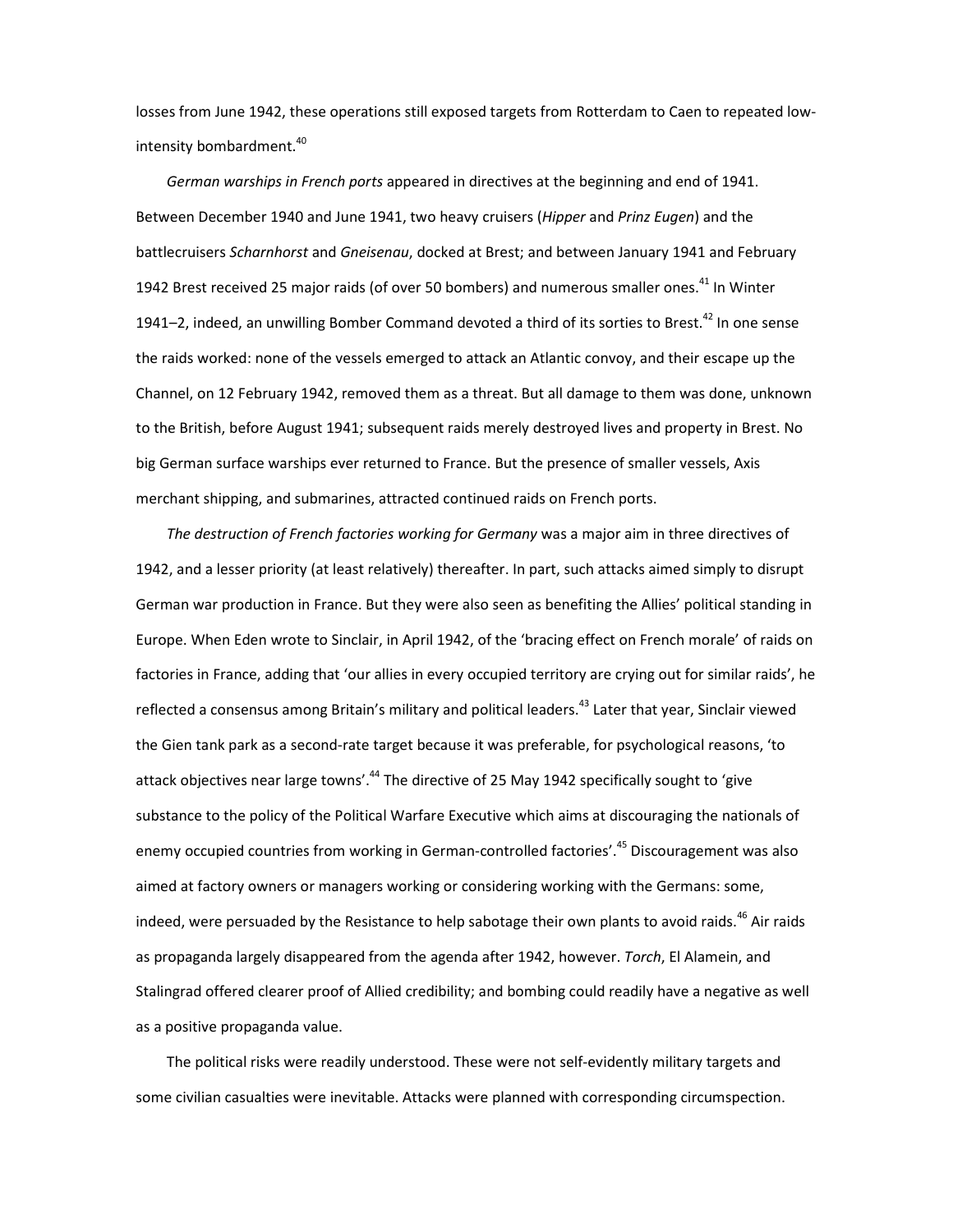When Sinclair sought approval for the night bombing of four key factories in November 1941, the War Cabinet deferred the decision for a month.<sup>47</sup> It did so again in December, citing 'the recent PETAIN-GOERING conversations' as a reason: 'if fuller collaboration is in fact hanging in the balance these attacks might weigh it against us.<sup>18</sup> Approval was given after Christmas, when the Pétain-Goering talks had proved inconclusive.<sup>49</sup> Then American efforts to limit Axis use of Vichy's colonial territories stalled bombing plans again. In the Foreign Office, Cavendish-Bentinck minuted the potential dangers to relations with the State Department. Raids should neither push France further towards Germany nor provoke a quarrel with Britain's new and powerful ally.<sup>50</sup>

Ideal industrial targets were big, visible and clearly linked to Germany. They included Renault's Boulogne-Billancourt plant, Matford-Ford at Poissy, the Gnôme-Rhône aero-engine works at Gennevilliers, and the Villacoublay aircraft works.<sup>51</sup> Other targets, such as Citröen's Quai de Javel plant in Paris, the Schneider works at Le Creusot and Gnôme-Rhône at Le Mans, followed. Operational instructions also aimed to minimise civilian casualties: the directive of 25 May 1942 stressed good weather, clear visibility, and experienced crews. Night operations were normally restricted to military targets distant from civilian dwellings.<sup>52</sup> Moreover, individual raids were discussed, sometimes at length, by the Chiefs of Staff Committee, the Defence Committee, and the War Cabinet, and could still be put off for political reasons.<sup>53</sup> Finally, attacks were preceded, in principle, by warnings, and followed by propaganda leaflets, stressing that the factories concerned had worked for Germany.<sup>54</sup>

In these respects, the first big raid, against Renault on 3/4 March 1942, appeared perfect. Harris calls it 'the first attack in which the principle of concentration in time and space was effectively employed'; the brand-new Gee navigational aid, plus clear moonlight, enabled 235 aircraft to bomb accurately at low level. He added that daylight attacks in France were also possible against the weak German defences, though 'we were often able to attack by night with equal precision'.<sup>55</sup> But the Renault raid still killed over 370 civilians – more than in any raid hitherto on Germany. The French service of the BBC deplored the lack of adequate warning.<sup>56</sup> The raid did less damage than initially thought; Renault was revisited by the US 8th Air Force three times in 1943.<sup>57</sup> Attacks on Gennevilliers, Poissy, and Le Creusot later in 1942 established that Bomber Command's inaccuracy could leave industrial targets barely damaged while demolishing nearby workers' housing.<sup>58</sup> Periodic raids on French industry nevertheless continued, and were reinforced under the Pointblank directive of June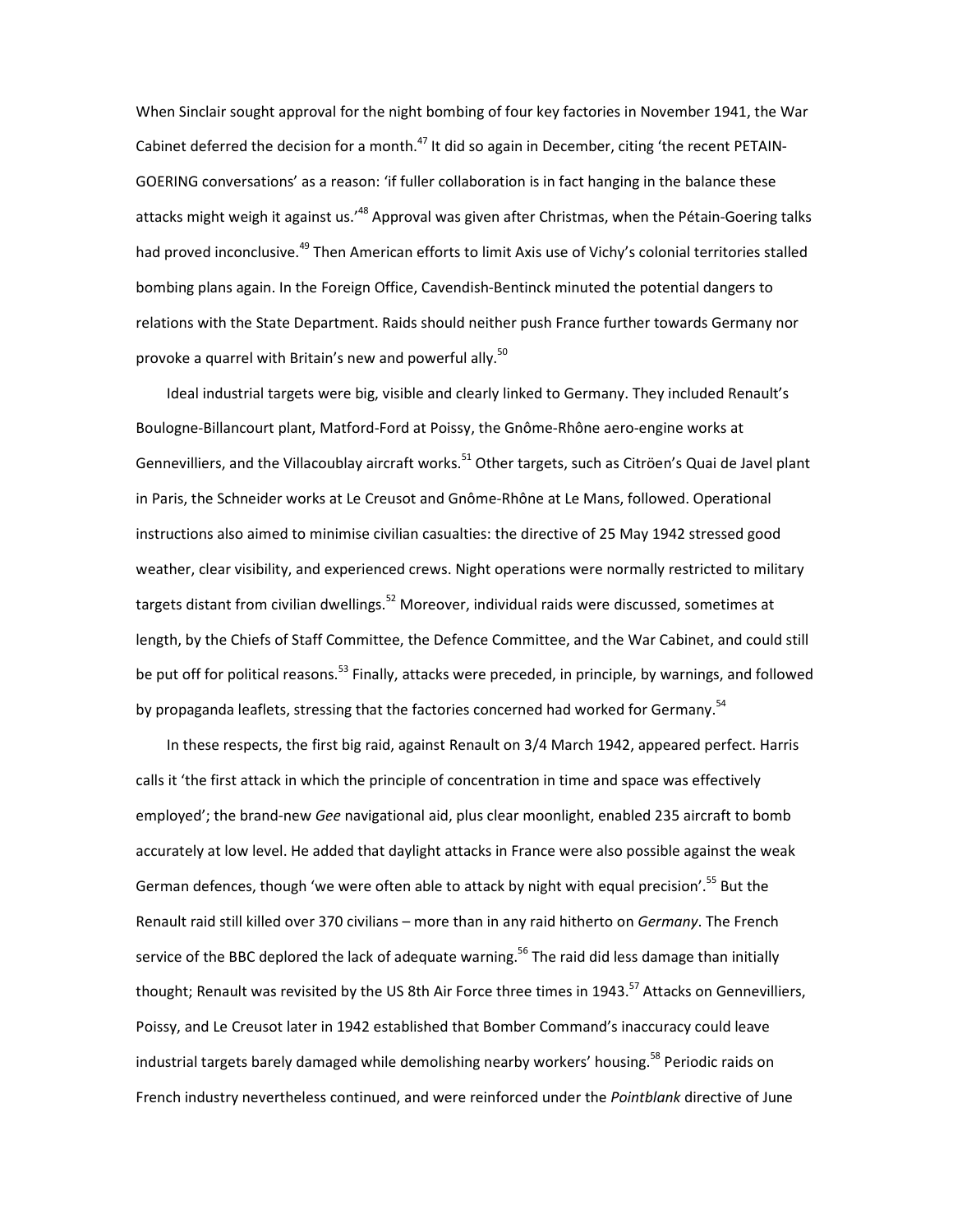1943. Accuracy improved in 1944, and that was marked by a number of daring precision raids on French industrial targets.<sup>59</sup>

U-boat bases in France were a regular target from 1941 to 1943. They appear in nine directives, in four as a major objective. The attacks of early 1943, moreover, provide a striking contrast with the previous year's political caution towards industrial targets. U-boats, after all, had the potential to defeat Britain. By the end of 1940, they occupied bases at Brest, Lorient, La Pallice (near La Rochelle), Bordeaux and St-Nazaire.<sup>60</sup> The Admiralty requested heavy raids on these bases in October 1941. Bomber Command, however, absorbed with surface warships in Brest, missed the opportunity to bomb the concrete U-boat pens then under construction, The pens proved indestructible by existing bombs after their completion in Spring 1942. $^{61}$ 

Nevertheless, the Biscay bases returned to the agenda late that year, when the U-boats appeared to be winning at a time when America's entry into the war was multiplying both transatlantic traffic and American concerns at shipping losses.<sup>62</sup> Losses of British, Allied and neutral merchant shipping, roughly stable at 3.9 million tons in 1940 and 4.2 million in 1941, nearly doubled to 7.7 million tons in 1942.<sup>63</sup> The new anti-U-boat Committee met for the first time to address the threat on 13 November; it discussed the Biscay ports four times before the year's end.

These meetings, and the War Cabinet decision that followed them in January, marked an extraordinary departure from the policy statement of 29 October 1942. Churchill blocked raids on the ports on 13 November on political grounds, but cautiously authorised moonlight raids on the ports after the 18 November meeting. 'Need for accuracy', said Bomber Command's orders the next day, 'is stressed not only to ensure effective attack but also because of desirability on political grounds to avoid undue civilian casualties'. But on 9 December, the Committee considered area bombing raids against the ports. Eden's reaction was hostile: although 'the French react well to precision bombing of military objectives', he argued, 'any apparently unnecessary slaughter of French civilians would almost certainly have a bad effect among the Fighting French and in North Africa, apart from the harm it would do us with public opinion in France both during and after the war'. Sinclair and the Air Staff, sceptical about the effectiveness of the enterprise, backed Eden, and the Committee's meeting of 23 December was deadlocked. But when the First Sea Lord, Sir Dudley Pound, put his proposal to the War Cabinet with Churchill's authorisation on 11 January 1943, his assessment of the U-boat threat, and his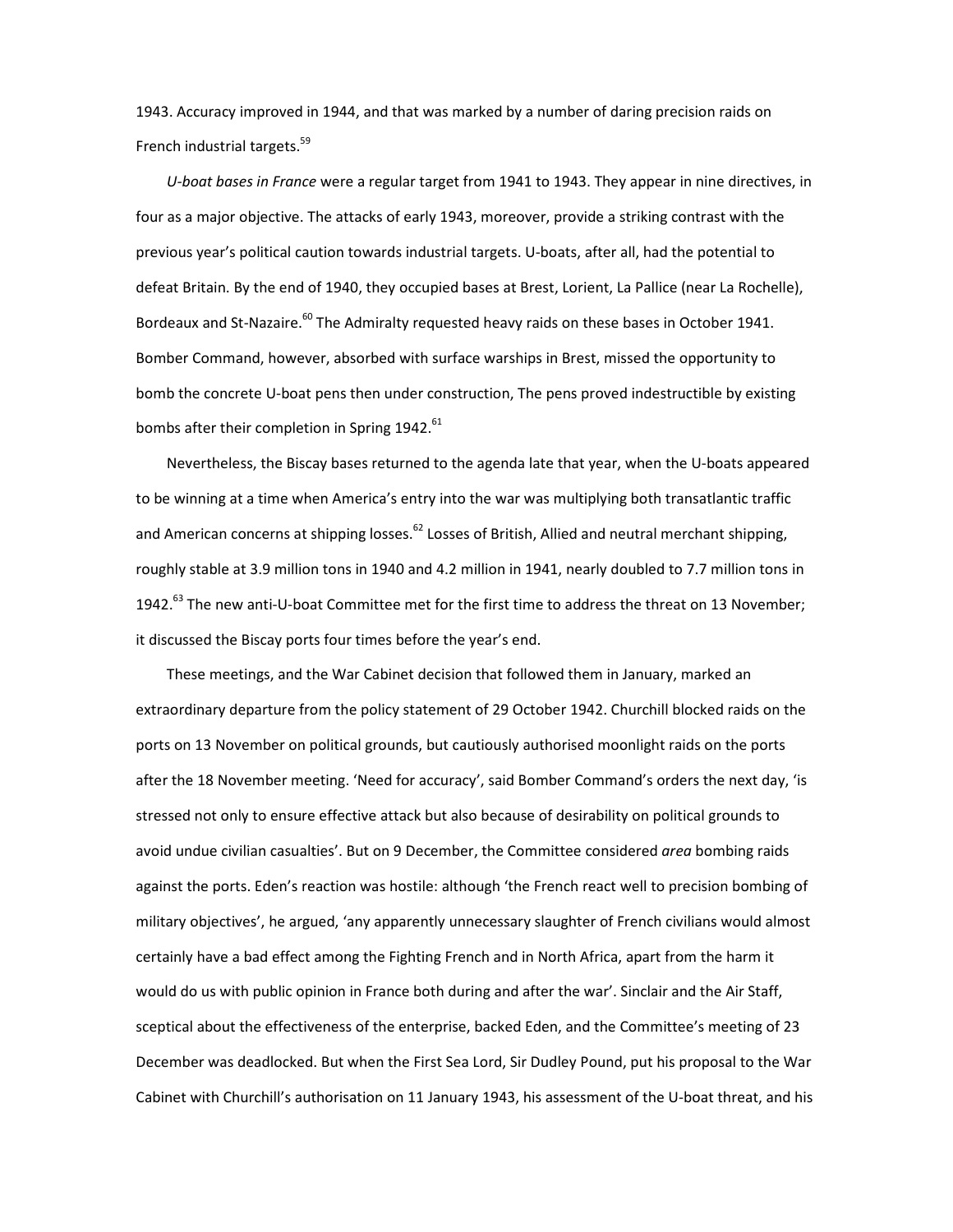proposed remedy – American 'precision' bombing by day and British area bombing by night – he convinced even Eden. General warnings to civilians to leave coastal areas were agreed, but anything more specific was refused for the aircrews' safety.

Instructions for area bombing of the Biscay ports, with a pause to assess results after Lorient, were issued to Bomber Command on 14 January; an Air Ministry telegram of the same day specified that 'the CinC is at liberty to choose any aiming point even if the resultant bombing causes complete devastation of the inhabited areas of the town'.<sup>64</sup> This was the only explicit instruction of the war to undertake area bombing against France. The general policy statement of 29 October 1942, then, was discarded when Britain faced an immediate danger which it was believed unrestricted bombing could overcome. The removal, with the Torch landings, of diplomatic constraints linked to Vichy may also explain the willingness to embrace area bombing. Between them, Bomber Command and the US 8th Air Force dropped 9,133 tons of bombs on the Biscay ports from January to May 1943.<sup>65</sup> One Bomber Command attack on Lorient delivered over 1,000 tons on a single target for the first time in any one raid of the war.<sup>66</sup>

Subsequent reconnaissance over Lorient showed a wrecked town and intact submarine pens. By 10 March, Pound's best claim for the bombing was that it had prevented three U-boat cruises; over 240 U-boats were operational at the time. Invited by Churchill to comment on the Biscay offensive, Harris wrote that the Admiralty's requirements would absorb Bomber Command's entire efforts for at least two months and entail the complete destruction of Bordeaux and La Rochelle; moreover, 'The futility of the policy suggested is demonstrated by the fact that Lorient, on which 4,000 tons of bombs have been dropped, still heads the list of precision targets for day bombing'. These views, expounded to the Committee on 31 March, led to the discontinuation of major raids on Biscay ports, but did not prevent the US 8th Air Force from flying over 900 sorties against the Biscay ports in the next six months.<sup>67</sup> The last attacks on the Biscay bases, in August 1944, penetrated some shelters with the new 12,000lb 'Tallboy' bombs. By that time, the Battle of the Atlantic had been largely won, not by bombing submarine bases, but by coastal mining and airborne attacks on U-boats at sea, the fruit of improved technology and a modest diversion of aircraft from Bomber to Coastal Command. $^{68}$ 

German V-weapons based in France also threatened Britain directly, though less severely than Uboats. V-1 sites, codenamed 'Crossbow', appeared in three directives in 1944, twice as a major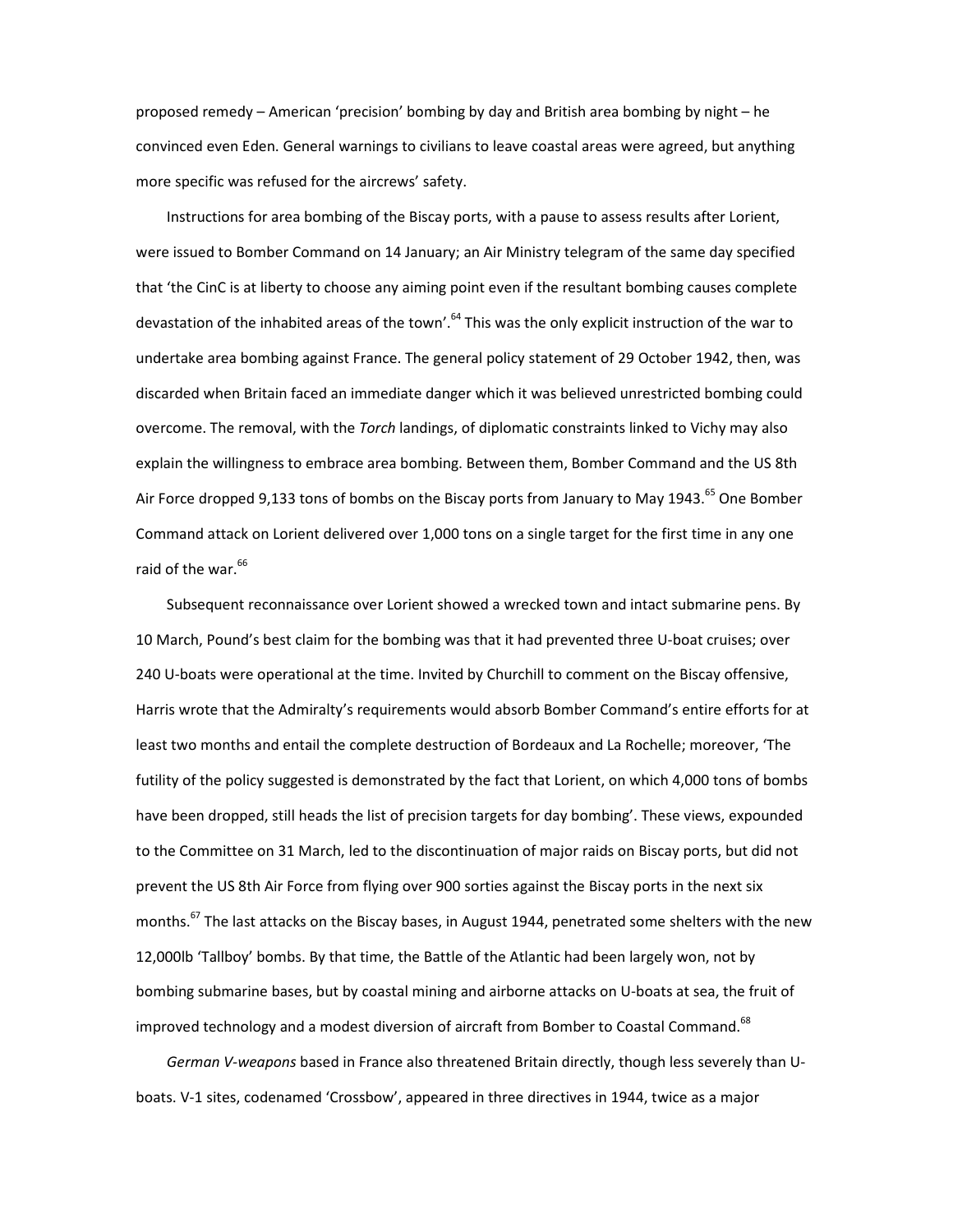objective, and attracted heavy attacks on northern France from December 1943 until its liberation late in August 1944. With sites located in the countryside, the risk of civilian casualties and consequent political fallout raised few concerns.<sup>69</sup> But Crossbow sites were small, quickly installed, widely dispersed, and easily simulated as dummies. In the cloudy summer of 1944, they taxed even the skills of 617 squadron.<sup>70</sup> Less virtuoso formations typically churned up fields and orchards around the sites, damaging access to the targets. V-weapon sites, chiefly in France, took 117,256 tons of bombs from 5 December 1943 to 3 September 1944, roughly one fifth of the total Allied tonnage dropped on French targets; for Tedder, the policy amounted to using a 'sledgehammer for a tintack'. But attacks, in particular, on the larger supply sites significantly curbed the V-1 offensive on Britain.<sup>71</sup>

The rail system of northern France was the central objective of Allied bombing in the spring of 1944, appearing in a British directive of 4 March and, above all, in the SHAEF directive of 17 April. Opposed by an unholy alliance between airmen wanting to continue bombing Germany and politicians worried about civilian casualties, it generated fierce debate, both in the Defence Committee on 5, 13, 19, and 26 April, and 3 May, and at War Cabinet meetings, on 3 and 27 April and 2 May.<sup>72</sup> The outcome was not only the bombing of French towns on an unprecedented scale but also the transfer of bombing policy from the political authorities to SHAEF.

Rail targets had been attacked since early in the war, with 419 raids in the four months to 31 January 1943; the question of legitimate targets had been warmly debated.<sup>73</sup> The policy of 1944, however, was altogether more systematic. It aimed to wreck rail centres - above all repair facilities ensuring that tactical raids could then durably disrupt enemy communications and stall German reinforcements in the crucial days after the Normandy landings. The Overlord command team that assembled in London in December 1943 – Eisenhower as Commander-in-Chief, Tedder as his deputy, and Solly Zuckerman as scientific adviser – chose for France the strategy they had pursued together, with some success, in the Mediterranean<sup>74</sup>; by late January 1944 Zuckerman had prepared proposals involving some 79 'nodal points' on French and Belgian railways.

There followed two successive policy debates, the first wholly military, the second largely political. In the military debate Tedder, the leading advocate of what became the 'Transportation Plan', faced objections from both bomber chiefs. Harris claimed that Bomber Command would not achieve sufficient accuracy, and that the plan was a pointless diversion from the strategic offensive against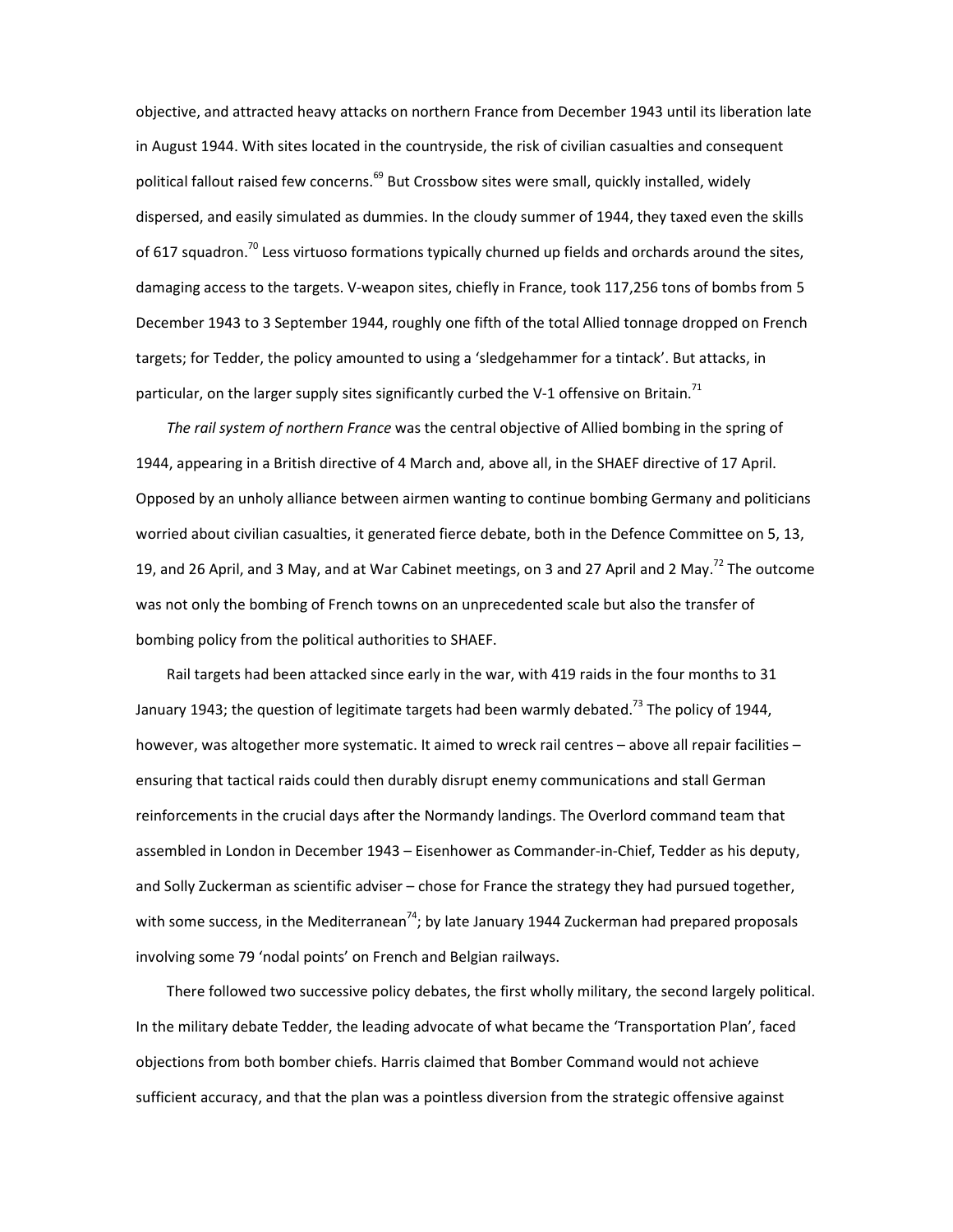Germany; Spaatz sought a concentration on German oil targets. Harris's predictions about accuracy were confounded by experimental raids, authorised by Portal, on marshalling yards at Trappes and Le Mans early in March.<sup>75</sup> Both Portal and Leigh-Mallory now backed Tedder. At the crucial military meeting of 25 March, Spaatz conceded that oil raids would have little immediate effect, while advocates of smaller, later, tactical raids on French targets were reassured that the Transportation Plan included their priorities. Two days later, the Combined Chiefs agreed to place tactical and strategic air forces under Eisenhower's overall control; and Tedder was briefed to write the SHAEF directive of 17 April.<sup>76</sup>

The political debate opened with memos to Churchill, from Portal and Ismay, warning of 'between 80,000 and 160,000 [civilian] casualties ... of which a quarter would be killed'.<sup>77</sup> At the Defence Committee and War Cabinet discussions, the plan's supporters (Tedder, Portal, and on one occasion Zuckerman) faced opposition from an aggressively sceptical Churchill, who doubted the military benefits of 'slaughtering' French civilians and feared a consequent 'unhealable breach' between France and its Atlantic allies; from all the politicians on the Defence Committee bar Sinclair; and from military members including the Chief of the Imperial General Staff, Sir Alan Brooke, and Sidney Bufton, Director of Bombing Operations. Eden, in particular, cited the RAF's reputation on the continent, the need to retain the co-operation of rail workers in sabotage operations, and above all the potential damage of difficult post-war Anglo-French relations 'in a Europe that was already looking more to Russia than we would wish'. He also argued that the French might accept civilian casualties 'in the heat of battle', but not as part of a calculated plan, inviting 'propaganda which suggested that while Russian armies defeated the enemy armies in the east, the British and Americans confined their efforts to killing French women and children'.<sup>78</sup>

Six factors overcame the objections. The first was inertia. The raids started anyway in March, and by the Defence Committee meeting of 26 April, the plan was two-fifths complete, with 32 out of the 79 targets hit and 26,000 tons of bombs dropped. A week earlier, Brooke had switched to supporting it rather than change plan barely six weeks before D-Day. Secondly, the casualty estimates were lowered, chiefly on the basis that the bomb weight needed for the programme had been exaggerated. These lower estimates were then, broadly, confirmed on the ground. At the Defence Committee of 3 May Tedder claimed, with 3,000–4,000 deaths so far, that the total could come within the ceiling of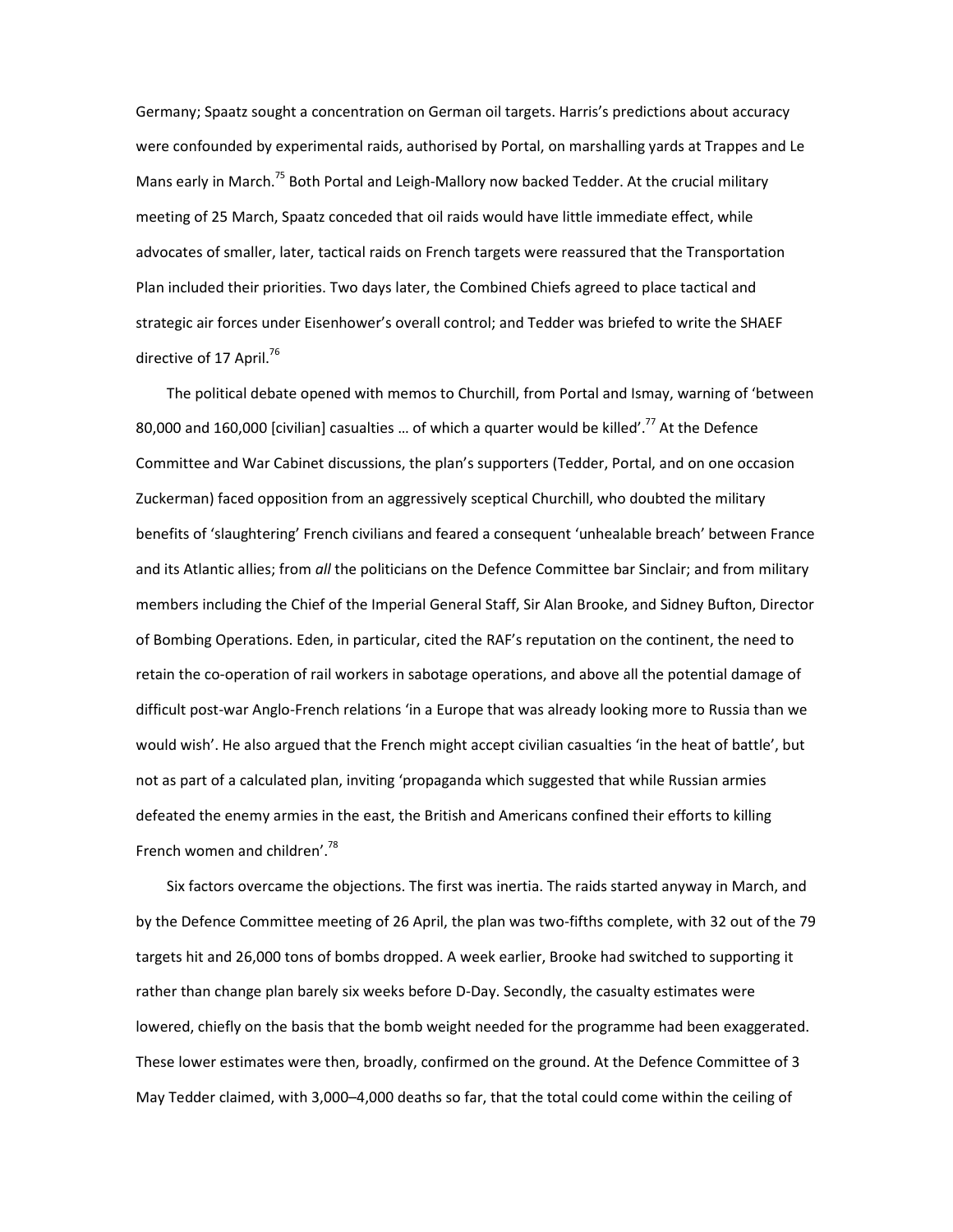10,000 proposed by Churchill. Third, intelligence summaries did not suggest that the French were turning decisively against their future liberators. Fourth, Tedder agreed to limit the programme to localities where 100 deaths or fewer could be expected. Fifth, an appeal from the War Cabinet to Eisenhower produced a letter on 2 May, drafted by Tedder, stating unambiguously that the success of D-Day depended on the Plan. Finally, when Churchill turned to Roosevelt as final arbiter, the President gave Eisenhower his full backing.<sup>79</sup>

Between 3 March and 5 June 1944, the Allied air forces dropped 63,635 tons of bombs on Transportation targets. Bomber Command's 40,930 tons represented 40 per cent of its effort over the period.<sup>80</sup> The demands both of deception over the invasion area and of 'interdiction in depth' meant that targets extended beyond Normandy to the Loire, the Paris region, and northwards into Belgium.<sup>81</sup> By late May, with rail capacity virtually halved, almost nothing but German military supplies moved by train across northern France. Troops had to detrain in the Paris region, or even at Metz; Allied air superiority in Normandy then prevented any daytime troop movements by road.<sup>82</sup> The post-D-day follow-up to the Transportation Plan by medium bombers and fighter-bombers, though hampered by bad weather, was often more economical than the heavy attacks, and helped ensure a steady deterioration in the Germans' supply position through July and August.  $83$ 

Despite the successes achieved in the experimental raids of March, $84$  inaccurate bombing persisted, and casualties certainly exceeded the 100 on any single target hoped for by the War Cabinet. On 18 April, according to Florentin, Bomber Command killed 1,500 civilians in three raids, on Juvisy, Noisy-le-Sec, and Rouen.<sup>85</sup> But Churchill's figure of 10,000 was probably not exceeded by much: Florentin's accounts of separate raids, including Lyon and St-Étienne but excluding targets further south, come to just below 11,000.<sup>86</sup> Churchill followed developments closely, sending Tedder one-line memoranda with questions such as 'How does your score stand now?' On 23 May, Tedder declared 6,062 deaths on Axis estimates (which he presumed were high, for propaganda reasons), adding that his 'credit balance' now stood at 3,938. A week later, after an intense Whitsun weekend of bombing, the Axis figures stood at 10,776. Churchill's last memorandum of the kind, asking 'How many Frenchmen did you kill?' is dated 10 July, by which time Tedder's estimate had fallen below 10.000.<sup>87</sup>

The Transportation Plan discussions were the climax of the debate over bombing policy towards France because they concentrated concerns raised earlier but less systematically: the difficulty of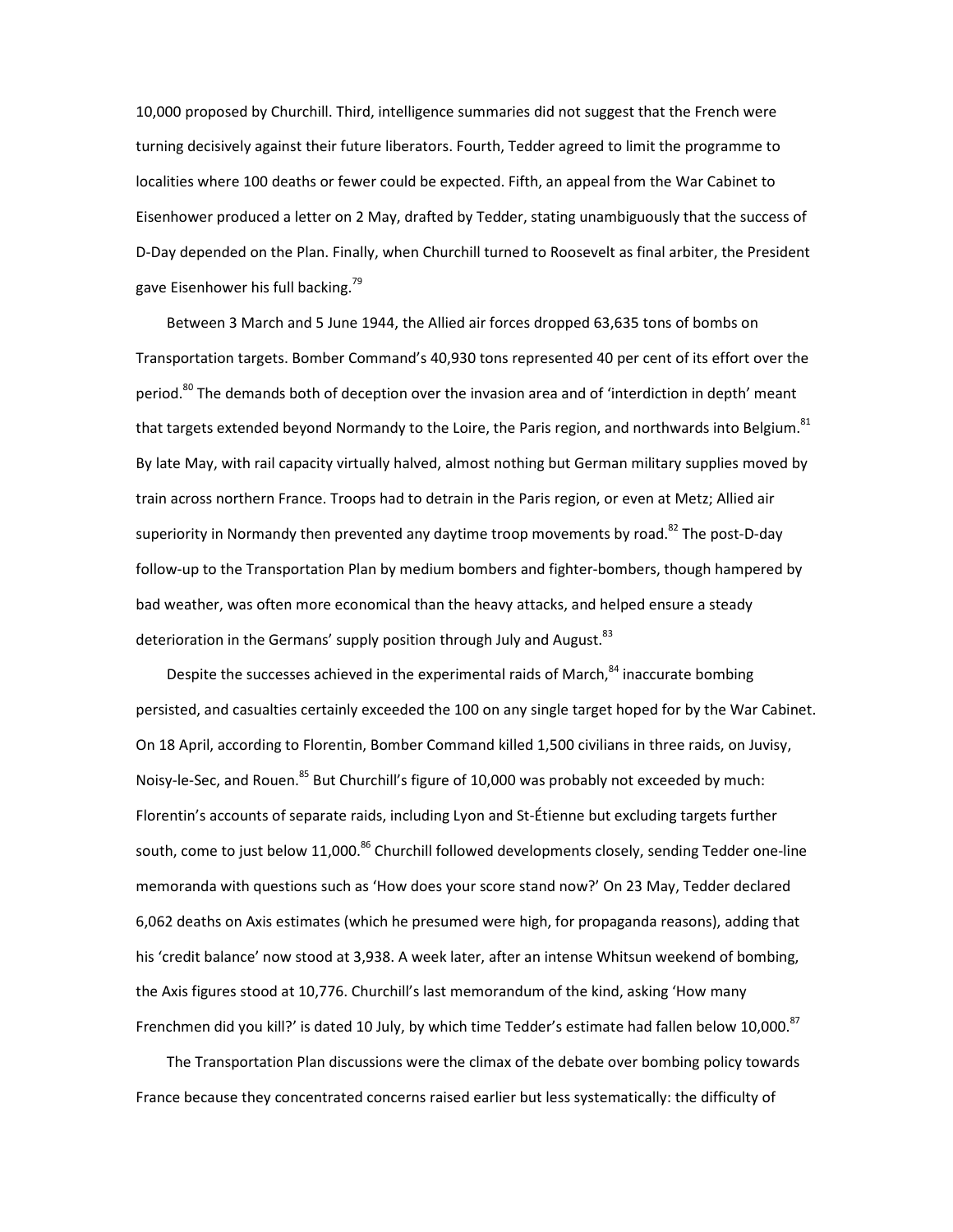accurate bombing, the respective merits of bombing German and other targets, and the humanitarian and political objections to killing French civilians. After May 1944, the debate was closed, and control over bombing policy passed to SHAEF. The Defence Committee, scene of the fiercest arguments, met just twice more during the European war, on 20 July 1944 and 26 January 1945. But both the Vweapon threat and the need to support ground operations ensured that raids on France were far from over.

Support for ground forces, prepared by the Transportation Plan, took many forms: attacks on airfields, ammunition or fuel dumps, coastal batteries, radar stations, or transport targets, but also direct attacks on enemy positions in Normandy and, in August, in southern France.<sup>88</sup> Indeed, Allied bombing on French territory peaked in the three months after D-Day.<sup>89</sup> Conscious of the risks, Eisenhower signed a formal instruction to the bomber chiefs on 2 June stressing the need to minimise civilian casualties.<sup>90</sup>

Three types of attack deserve particular attention. First, villages and small towns situated at crossroads, so-called 'choke points', were bombed just before and after D-Day. Opposed by Tedder, but demanded by the army commanders and agreed by Leigh-Mallory, these raids did little to slow German reinforcements.<sup>91</sup> They also wrecked towns such as Lisieux, Vire, or Évrecy, with high civilian casualties.<sup>92</sup> Secondly, six major Allied ground attacks in Normandy used heavy bomber support. At Saint-Lô, bombing materially assisted the American break-out, though at the price of some casualties among US soldiers.<sup>93</sup> By contrast, the bombing of Caen and its suburbs in operations *Charnwood* and Goodwood, on 7–9 and 18–21 July, killed some 2,000 of Caen's residents and actually hindered the British advance by destroying and cratering large urban areas.<sup>94</sup> Thirdly, heavy bombers attacked German 'fortresses' (Festungen) established in ports, to prevent long sieges and delays to the Allied advance. Their effectiveness in this role was mostly limited.<sup>95</sup> Bomber Command's September raids on Le Havre, for example, wrecked most of the city centre, killed over 1,500 civilians, but made little impact – less than the concurrent artillery bombardment – on German ground defences or coastal batteries.<sup>96</sup>

The battle for France also saw sustained and effective ground support by the tactical air forces. The three types of attack above are highlighted, however, partly because they illustrate how bombing policy had escaped political control by June 1944. Between commanders, it remained controversial: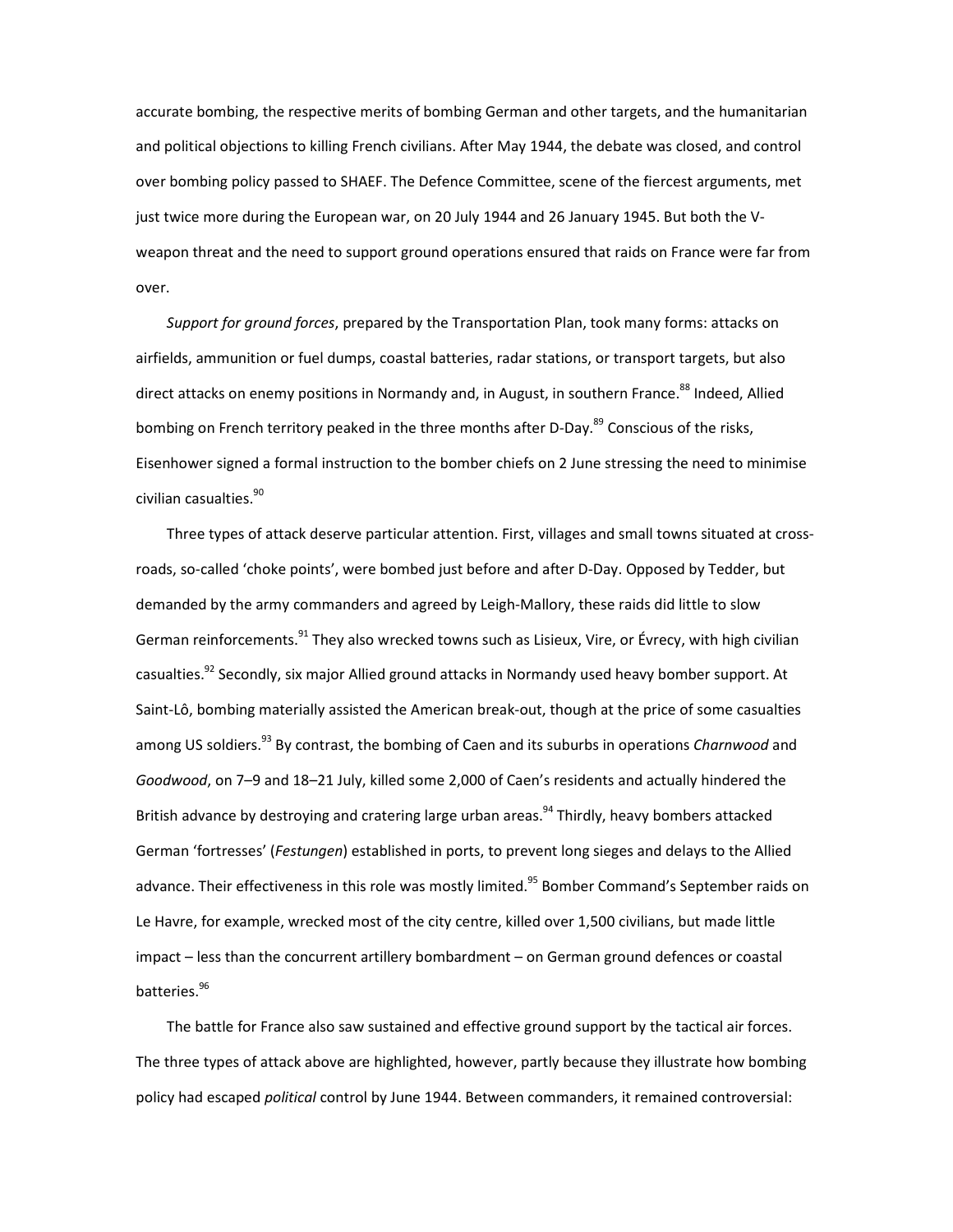Leigh-Mallory favoured unrestricted use of heavy bombers in ground support, Tedder was sceptical, and the bomber chiefs wanted to return to Germany.<sup>97</sup> Political intervention however, had vanished from the debate. Raids of the scope of those on Caen or Le Havre, which would formerly have required Cabinet approval, were now decided within SHAEF. Tedder's reply to Churchill's note of 10 July expressed the fear that casualties in Caen and elsewhere would 'dwarf' the death toll of 10,000 from the Transportation Plan.<sup>98</sup> But Churchill did not follow it up. The destruction of Le Havre was reported, to SHAEF and to Cabinet, as a routine operation alongside attacks on German targets.<sup>99</sup> Only the most obvious mistakes, such as raids undertaken in error on Royan and Calais in 1945, prompted open expressions of concern.<sup>100</sup>

This withdrawal of political control can be explained in two ways. First, civilian casualties were viewed as more acceptable in the 'heat of battle': as Churchill observed to Roosevelt, after D-Day, 'when British and United States troops will probably be losing at a much higher rate, a new proportion establishes itself in men's minds'.<sup>101</sup> Secondly, Allied political agents in France discerned sullenness among civilians but little of the 'hatred' for the Western Allies, or of a surge in support for Russia at the West's expense, feared by Churchill and Eden.<sup>102</sup> The strictly political objections to unrestricted bombing had disappeared. Nor were the concerns of the Free French expressed forcefully enough to have any significant effect on the policy.

#### Dealing with the French

The only available French responses to their ordeal were verbal. Complaints reached London from both Vichy and the Free French. This section compares the treatment of complaints from the two sources.

Vichy responded to air raids both via anti-Allied propaganda and through protests, addressed through a variety of channels. Equally, British reactions to Vichy included positive welcome, concern, indifference, irritation, riposte, and (very occasionally) concessions.

The British welcomed Vichy propaganda that linked Allied raids with the Resistance. In June 1942, for example, Paul Marion, Vichy's Secretary of State for Information, compared the 'cowardly blows' of recent raids on the Paris suburbs to attacks on German soldiers and collaborators by Communist résistants or 'professional terrorists'.<sup>103</sup> Marion echoed Pétain, and the Vichy press, in condemning the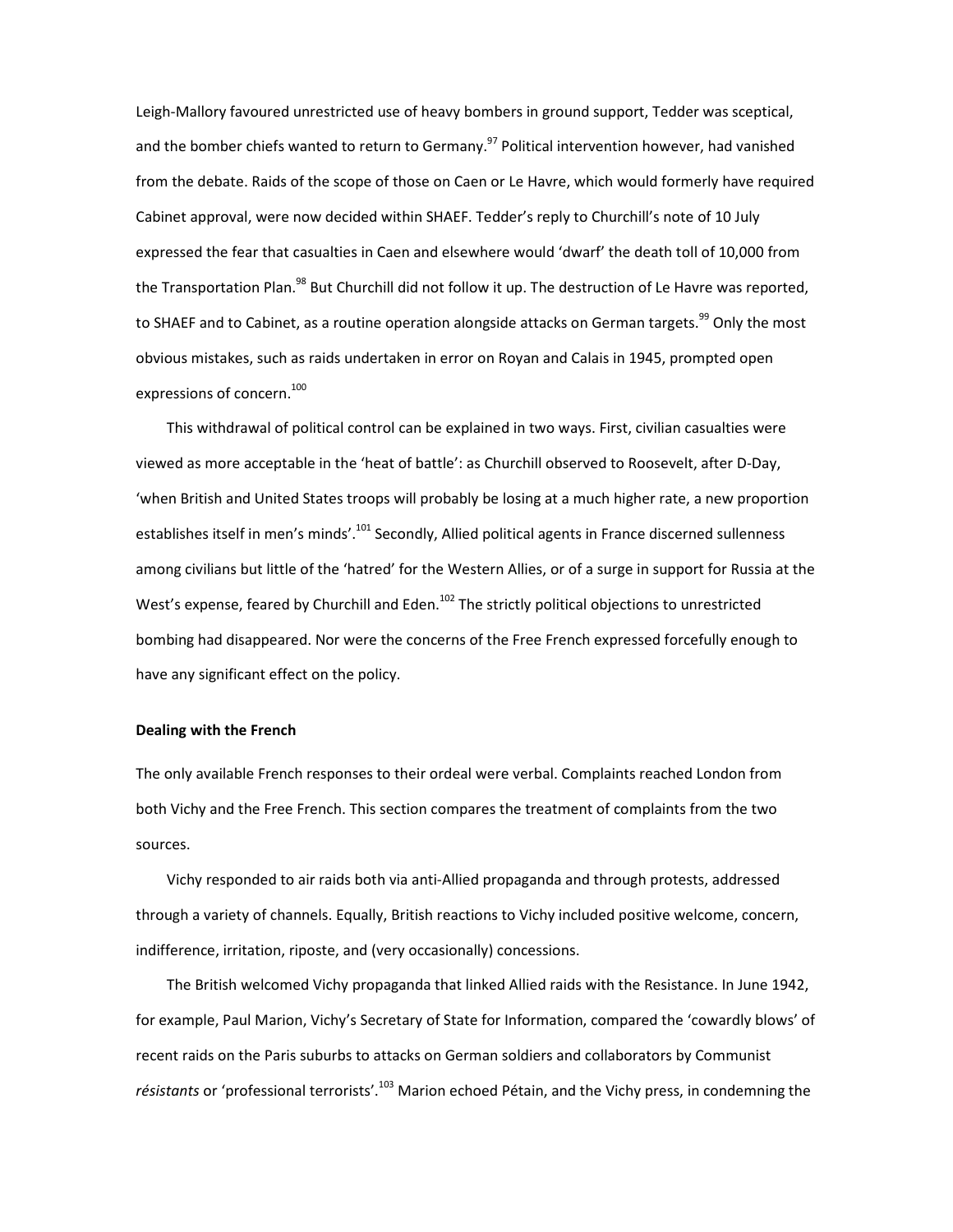'criminal aggression of a former ally'. But Harold Balfour, Sinclair's Under-Secretary, argued that his speech 'plays into our hands' by emphasising a community of aim between British raids and French résistants, whether Communist or not.<sup>104</sup>

The British were more worried by German propaganda in France. One film, distributed widely after the Renault raid, showed 'death and destruction; nauseating to a degree', provoked 'anti British cries' from audiences, and according to Alvary Gascoigne, the British Consul in Tangier, did 'more harm to Anglo-French relations than any other propaganda as yet conceived by the Germans'.<sup>105</sup> German propaganda, however, would stop neither bombing nor civilian deaths: Sir Alexander Cadogan, Permanent Under-Secretary at the Foreign Office, stated that the 'environs of Paris are no more sacrosanct than Brest, Boulogne and other places'.<sup>106</sup> But counter-propaganda was needed, and supplied, to show damage to plant instead of people.<sup>107</sup>

Vichy's complaints, as opposed to propaganda, could lead to genuine uncertainty in the British camp. In Spring 1941 Fernand de Brinon, Vichy's representative in Paris, protested against the bombing of Lorient and of Brest, where a hospital was hit. William Mack, of the French desk at the Foreign Office, instructed the Ministry of Information to blame the Germans for using the Brest hospital as a human shield for a military objective. The MOI demurred, arguing that any answer involves some admission of error or guilt. The French desk insisted, nevertheless, on deflecting blame onto the Germans to 'score a propaganda point'; and a statement was issued over the MOI's objections.<sup>108</sup>

Complaints believed to originate with Germany were dismissed by the Foreign Office. Both the mayor of Dieppe and the municipal council of Le Havre protested (the former via Madrid diplomatic channels) in 1941 at bombs falling on residential areas. Mack thought it 'preferable to ignore this protest' in both cases. The Vichy government's backing for the complaints was uncertain, and the Foreign Office suspected 'a German or German-inspired plan to get the local authorities in occupied France' to protest.<sup>109</sup>

By contrast, top-level complaints from Vichy were taken more seriously. Thus a formal Vichy government protest (via Madrid) at damage to life and property through high-altitude attacks on Lille and Brest was discussed at the War Cabinet on 25 August. Churchill remarked that Vichy had made no complaint of principle against the RAF bombing objectives in occupied France, only against inaccurate bombing that hit civilians; other ministers observed that Vichy seemed not to object to attacks on the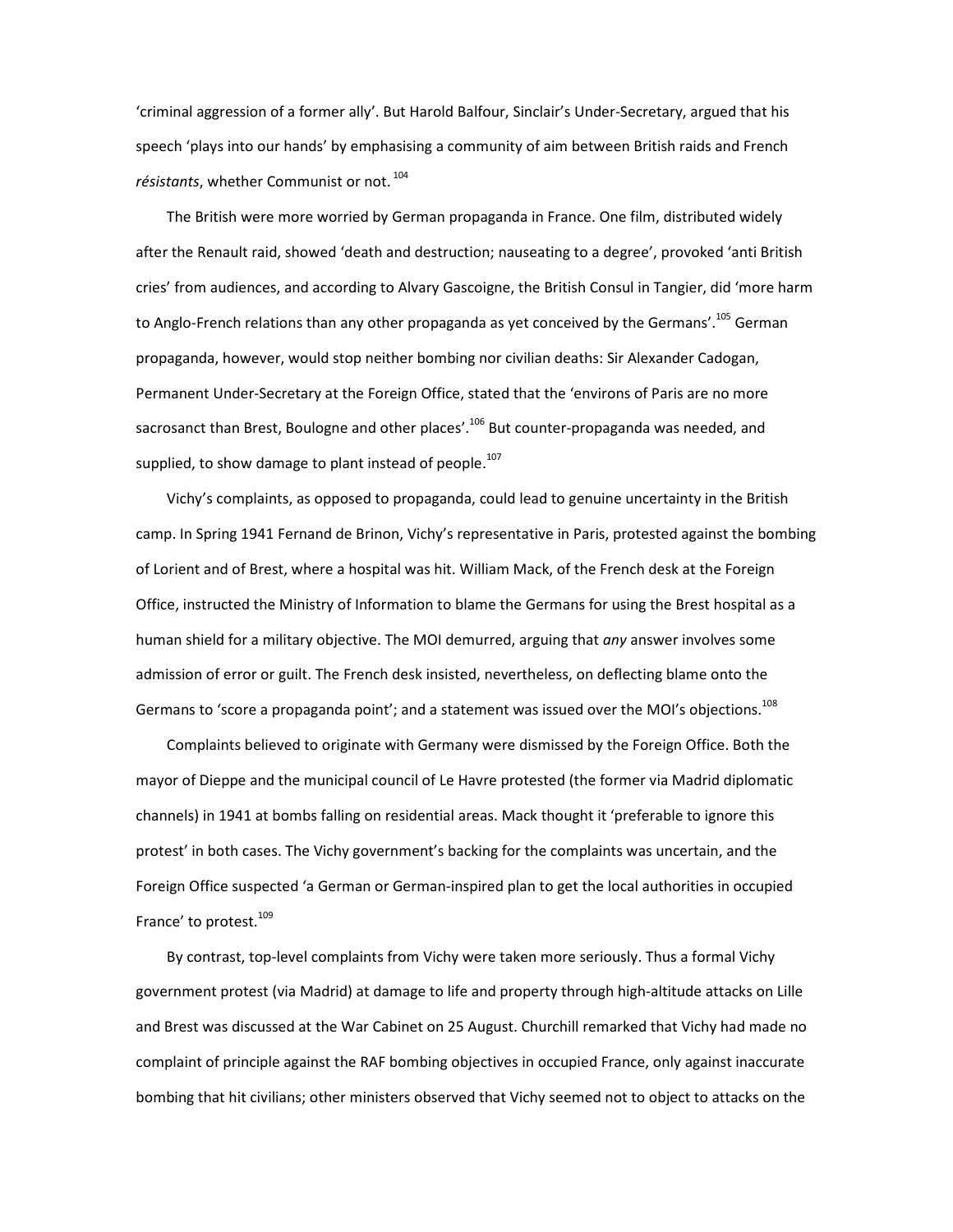German war machine. The Cabinet decided that pilots attacking occupied territory should be instructed not to bomb if accuracy was in doubt; these instructions would reappear in the bombing policy statement of October 1942.<sup>110</sup> Piétri, Vichy's ambassador in Madrid, received a telegram expressing regret for the loss of life, and emphasising the care which pilots took.<sup>111</sup> This complaint, therefore, reached Cabinet, elicited a sympathetic response and even prompted an adjustment – on paper at least – in policy.

Vichy complaints channelled through Washington, on the other hand, could irritate the British, especially in the eleven months between Pearl Harbor and Torch. Vichy's Ambassador in Washington, Gaston Henry-Haye, complemented his complaints to US Under-Secretary of State Sumner Welles about the Renault bombing with a press conference. This combination worried Eden, who feared that neutral opinion would believe that '[Henry-Haye's] statements find a certain sympathy in United States official circles'. He therefore instructed Britain's ambassador to Washington, Lord Halifax, to inform Welles of his view that Henry-Haye's 'statements to the Press are harmful and only to the benefit of the Axis'.<sup>112</sup> Welles listened: when Henry-Haye protested at Allied overflights of unoccupied French airspace in October 1942, he remarked that it was 'utterly preposterous for France to hide behind the terms of the Armistice and at the same time claim the privileges of a neutral'. The British nevertheless investigated even this complaint, concerned about violations of Vichy neutrality, though they found no evidence of RAF involvement.<sup>113</sup>

Given its poor relations with Vichy, it was unremarkable that the British government should brush most of its complaints aside. Yet such consideration as was given suggests that Vichy maintained some bargaining power before November 1942. Torch changed that. By the spring of 1944, leaked Vichy prefects' reports claiming that bombing was alienating French opinion from the Allies were discounted as biased by the British. $^{114}$ 

How did the British government treat representations on bombing policy from forces opposed to Vichy? To one type of message they proved highly receptive. In July 1941 the British legation in Berne forwarded a memorandum from 'a friend in the French Embassy' claiming that British bombing of industry would deter French business from collaborating with Germany. Citing this among other messages, Sinclair argued to the War Cabinet in November that 'Frenchmen have repeatedly asked us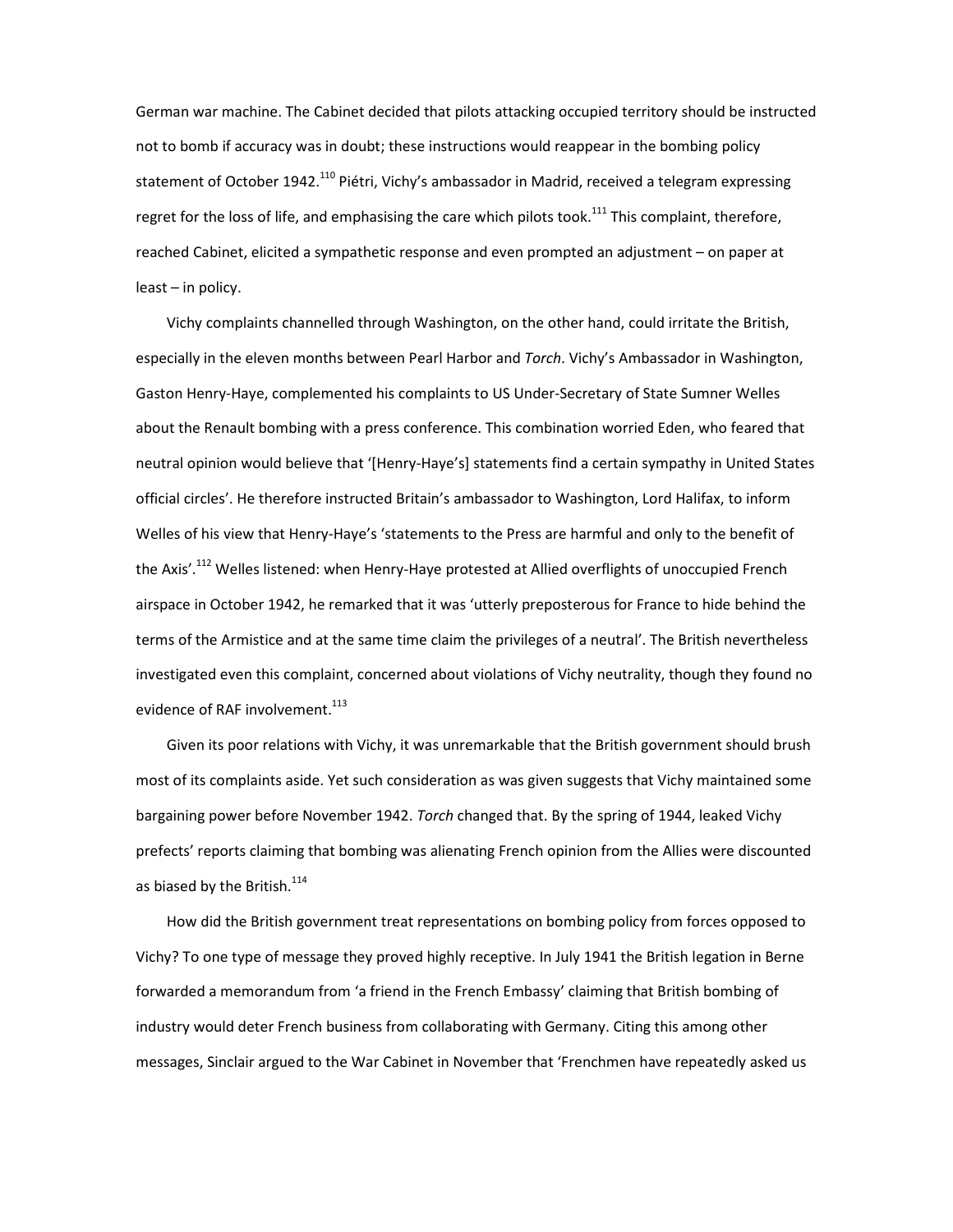to bomb French factories working for Germany'.<sup>115</sup> More frequently, however, the internal Resistance and the Free French complained, less about the principle than about the inaccuracy of bombing.

On 16 April 1943, for example, René Massigli, foreign affairs spokesman for the Comité Français de Libération Nationale, protested to Eden about US high-altitude raids on France, expressing fear of growing anti-American feeling. He suggested limiting these attacks to unpopulated areas, and 'teaching our American friends some British methods'.<sup>116</sup> Eden brought the issue to Cabinet on 19 April and, when informed that the USAAF would henceforth attack only submarine bases, pressed Sinclair for still tighter constraints on US operations.<sup>117</sup> However, before Massigli was informed of the decision, policy had again changed. To restrict USAAF activities even this far would mean abandoning a campaign against railways in France. Accordingly, a list of French targets would be compiled for War Cabinet approval and – a minor concession – the USAAF would 'attempt to reduce the danger to the population through suitable choice of target'.<sup>118</sup>

This policy was itself overtaken by the 'Pointblank' directive of May 1943, apparently without Eden's full realisation. He complained twice to Sinclair, on 30 September and 7 October 1943, about casualties during recent US raids on Paris, which he believed breached agreed restrictions on USAAF operations and could provoke Vichy or German propaganda to rouse 'mass indignation against the Americans and ourselves or against the Americans in contrast to ourselves'. Making Massigli's complaint effectively his own, he demanded an impact assessment of US 8th Air Force attacks and 'high level representations to Washington'.<sup>119</sup> Sinclair, however, reminded him that agreed Pointblank targets, overriding earlier restrictions, included Luftwaffe and aircraft industry centres in occupied territories.<sup>120</sup> Meanwhile, Sinclair's secretary, the young Reginald Maudling, produced a detailed, upbeat, survey of recent American raids on occupied territories in order to 'repel any further attacks'.<sup>121</sup> Eden backed down; his support for a restrictive policy, inspired by Massigli, came second to military necessity defined by the Combined Chiefs.

A letter that October to Eisenhower from General Giraud, still officially the military head of the CFLN, had no more practical effect than Massigli. Giraud wrote that the French people applauded Allied destruction of industrial plants on French soil, and praised the air crews' bravery, but warned that 'on French territory some [raids] cost more than the results they yield are worth', in terms of damage to lives and property.<sup>122</sup> Suggesting a response from the Air Ministry, William Mackenzie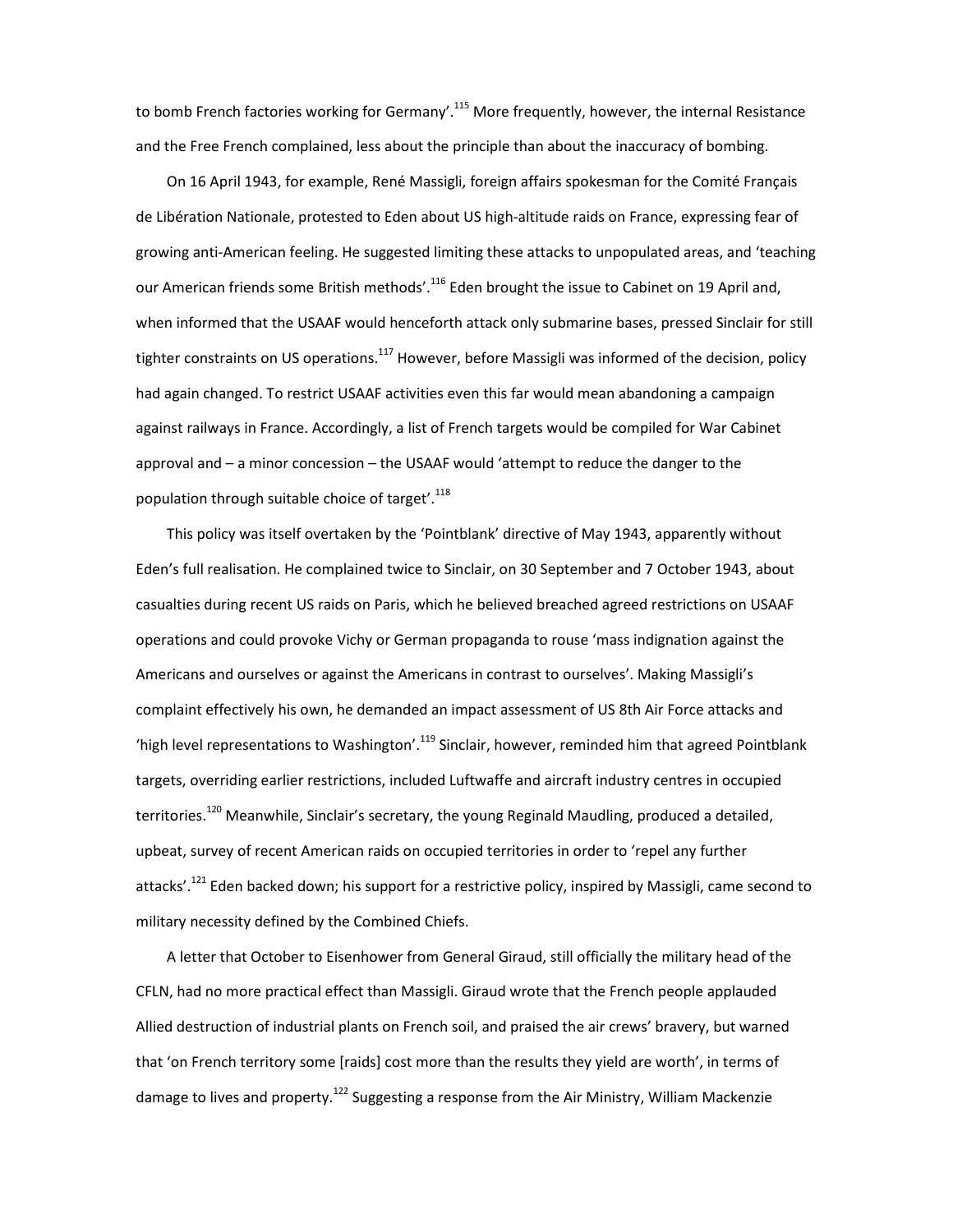argued that Giraud had 'approached a very difficult problem in a helpful and realistic spirit, and that he is entitled to a fairly full reply'.<sup>123</sup> Mackenzie's draft in this vein, respectful of Giraud's military expertise, was not sent. Instead, the Chiefs of Staff composed a 'soothing reply' in late November expressing regret and acknowledging 'the fortitude of the French nation', but no more.<sup>124</sup> No practical measures ensued.

Free French protests reached a climax as the Allies debated the Transportation Plan. Three separate Free French documents reached London from Algiers in April/May 1944: a memorandum from Massigli handed to Alfred Duff Cooper (British representative with the CFLN in Algiers) on 5 April; a brochure on Allied bombing and its effects on French morale, dated 25 April; and a detailed survey of the same issue dated 17 May.<sup>125</sup> Their messages were consistent with one another and (broadly) with the Foreign Office view: the French supported precision attacks on legitimate targets but deplored apparently indiscriminate high-altitude bombing; the association of the latter with the USAAF damaged the Americans' standing with the French; the use of delayed-action bombs was universally condemned; Vichy propaganda was being handed golden opportunities; and sabotage could produce better results with fewer casualties. Massigli also requested Free French involvement in the choice of targets, prompting a favourable response from the Foreign Office, which pointed out the 'advantage to us if the French Committee could be induced to share the responsibility' for target selection.<sup>126</sup>

Although French civilian casualties were central to political debates on the Transportation Plan these French interventions had little, if any, effect on policy. Four reasons can be suggested. The first was timing: the two long analyses of bombing and public opinion (though not Massigli's earlier memorandum) reached London after the essential issues had been decided. Secondly, the CFLN's military representatives in London appeared not to share the Algiers perspective. General Koenig, the CFLN's representative to SHAEF since March, told Eisenhower's Chief of Staff Walter Bedell Smith that 'we would take twice the losses to be rid of the Germans'; two days later, Air Marshal Vallin, Commander of Free French air forces in Britain (which had participated in some raids on France), broadcast a vigorous message of support for the raids in opposition to a recent appeal against them from French Cardinals.<sup>127</sup> That the CFLN spoke with more than one voice allowed the Allies to choose. Thirdly, as M.R.D. Foot has observed, although sabotage used fewer explosives and killed fewer people than bombing, it could not be organised systematically from London, whereas a bombing raid could be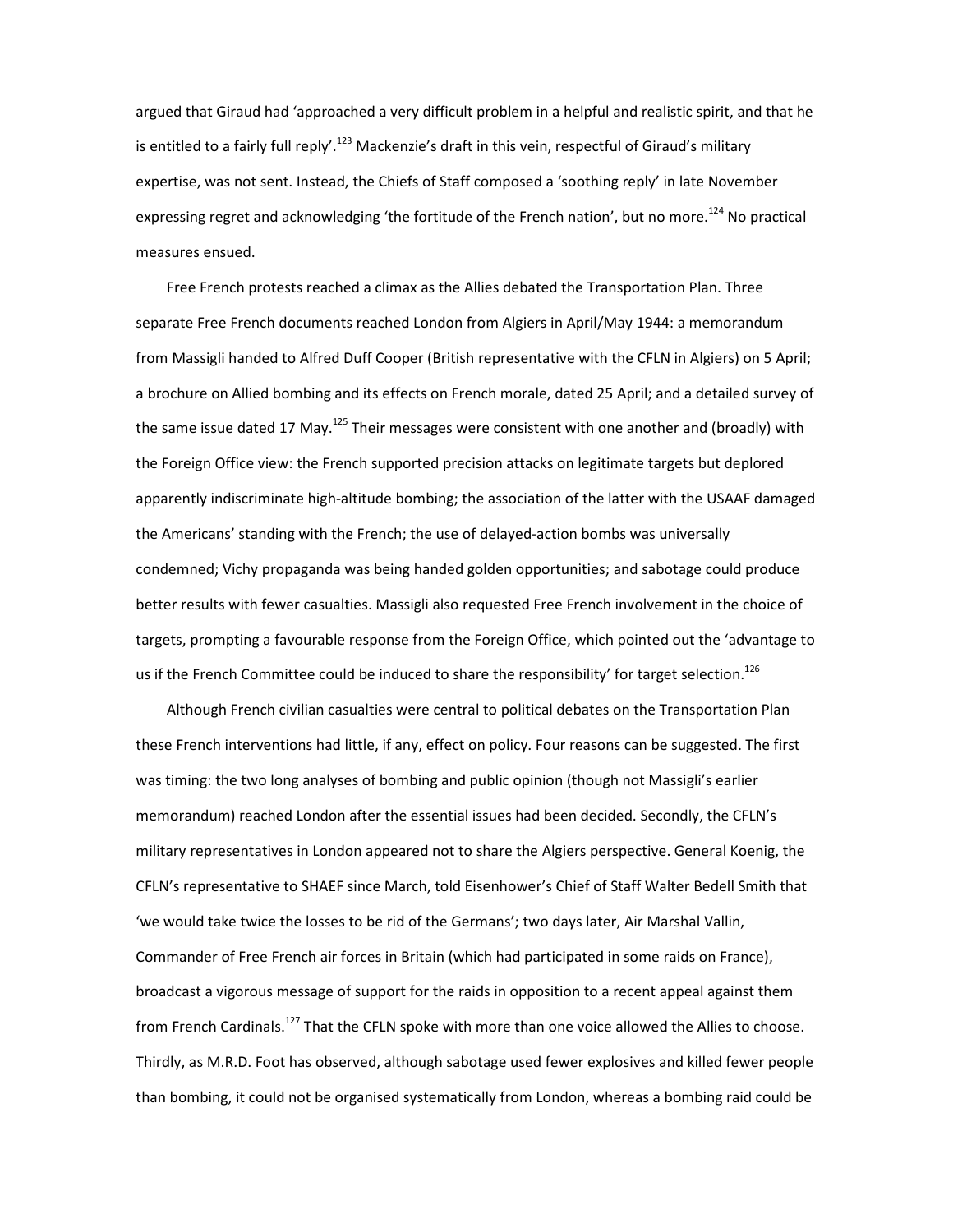ordered, executed, and assessed by SHAEF within hours. Sabotage might complement bombing; it could not replace it.<sup>128</sup> French involvement in targeting, finally, was raised by Churchill with Roosevelt on 7 May, but referred by the President, with the Transportation Plan itself, to the military commanders.<sup>129</sup> The Chiefs of Staff considered that it was too late and (unlike the Foreign Office) had no wish to associate a Frenchman with plans entailing high French casualties. Churchill backed them, for a different reason: 'a suggestion to de Gaulle of this kind would only give him another opportunity of obtruding himself.'<sup>130</sup>

Whether de Gaulle himself could have made a difference is uncertain, because there is no evidence of his trying: neither speeches nor messages contain any but the most oblique allusions to bombing.<sup>131</sup> To do more would have placed the General in one of two politically damaging positions: either unsuccessful supplicant or co-organiser of bombing. But Allied resistance to French involvement persisted even after the recognition of France's Provisional Government in October. A protest from General Bouscat, Chief of the French Air Staff, against the bombing of rail targets in Strasbourg and Colmar and requesting that the Allies took specialist French advice, met a dismissive response: Tedder's personal staff officer, Leslie Scarman, observed that 'I do not like the proposal that we should inform the French that when necessary we should consult French Railway technicians, when in fact, we have no intention of doing so at all.<sup>132</sup>

#### Conclusion and postscript

Like the wider bombing offensive, bombing policy towards France sought to achieve a succession of overlapping, divergent, or even contradictory objectives, determined by the progress of the war. Several consistencies can nevertheless be observed. First, except between April and September 1944, France was a secondary target to Germany. Second, because France was enemy-controlled, but not enemy, territory, the usefulness of bombing had to be balanced against the political objections attached to killing French civilians. Political control of bombing policy, sometimes extending to single raids, could therefore be much tighter than in the case of Germany. A frequently dismissive attitude to protests from Vichy and Free French alike should not obscure two facts: the unoccupied zone was off limits till November 1942, and the attacks on the Biscay ports in early 1943 were the only instance of area bombing against France. French victims were strictly collateral damage. Third, however, attacks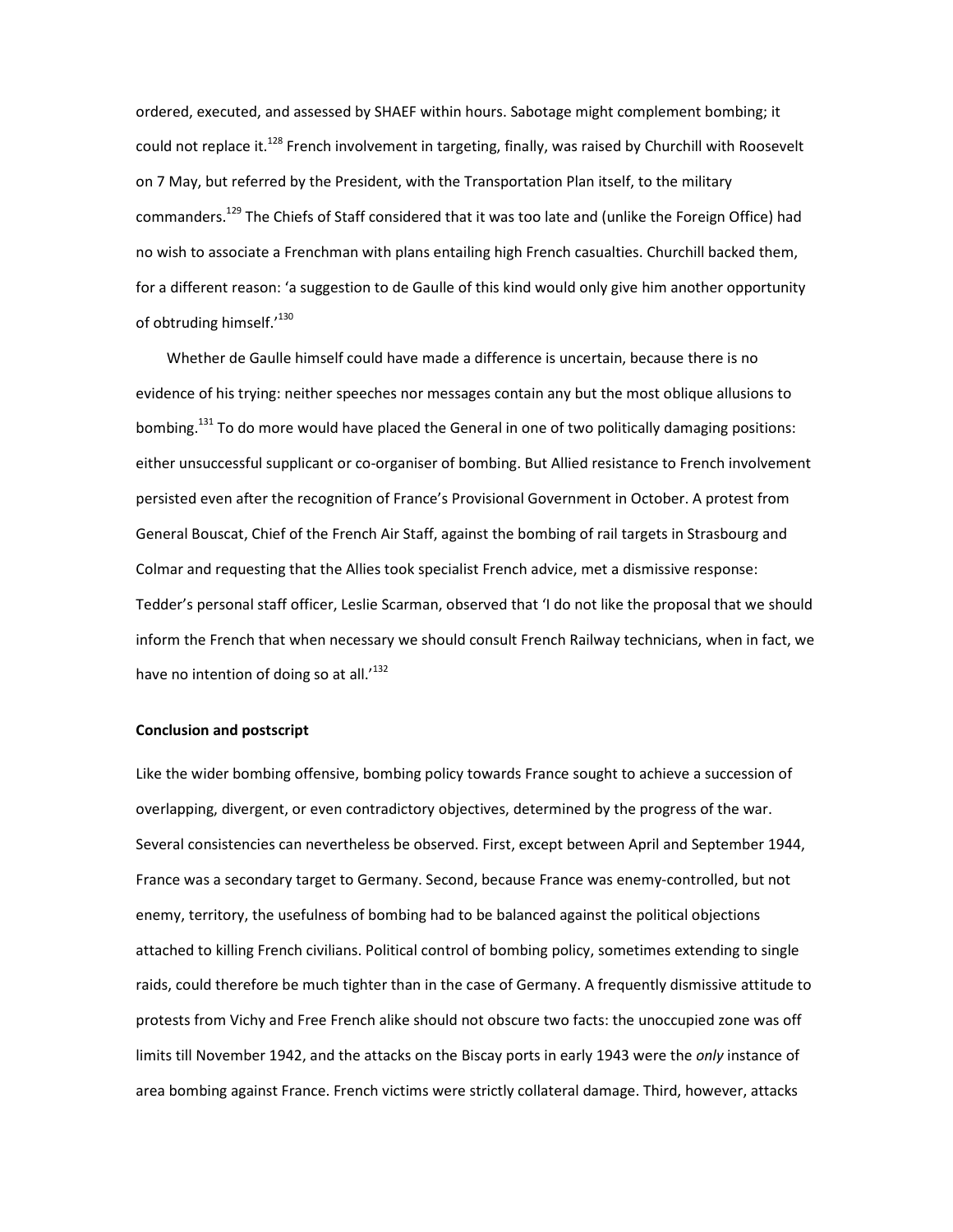on precise objectives, often in built-up areas, had been rejected in relation to Germany by 1942 in favour of area bombing, chiefly because the bombers were not accurate enough. Inevitably, therefore, many 'precision' raids on France, even against lighter defences, would destroy French lives and property without seriously damaging their targets. Fourth, though raids were more accurate by 1944, they were also far larger. The attacks on Caen and Le Havre both hit their designated targets; to their civilian victims, they nevertheless felt like area bombing. Fifth, while political concerns could at least delay raids against some targets, such as industry in 1941–42, they were invariably trumped when vital military interests were seen as at stake. This happened over the Biscay ports and the Transportation Plan, despite the uncertainty surrounding the effective military contribution of air raids. Sixth, the political objections to bombing were strongest before November 1942 because of the real (to British minds at least) danger that France's fleet and North African empire would be handed to Germany. The removal of this threat certainly facilitated the brief switch to area bombing of the Biscay ports weeks after the Torch landings. The implicit danger of Vichy action before Torch was more effective than any number of Free French protests after. Nor, in the end, did fears of poor post-war relations with France weigh against the perceived military imperative of the Transportation Plan. A final point is that the policy problems presented by the bombing of France are more likely to recur in the contemporary world than those relating to Germany. An all-out conventional air war against a major military power has been all but unthinkable since 1945. On the other hand, bombing territory in order to liberate it, while attempting to limit collateral damage to civilians, is a continuing challenge to today's strategists.

The first acknowledgement of the sufferings of the French came from what might appear an unlikely source. On 23 September 1944 Sir Arthur Harris wrote to all commanders of bomber groups to open a subscription, capped at 1 shilling per donor, to assist French children whose parents had been shot for helping downed Allied bomber crews, or whose families had suffered from Allied bombing. The subscription raised £12,765, or FF2.553 million, in barely a month. This was, it is true, rather less than the cost of a single Lancaster. It was nevertheless received gratefully by Massigli and by France's (Communist) Health Minister, François Billoux.<sup>133</sup>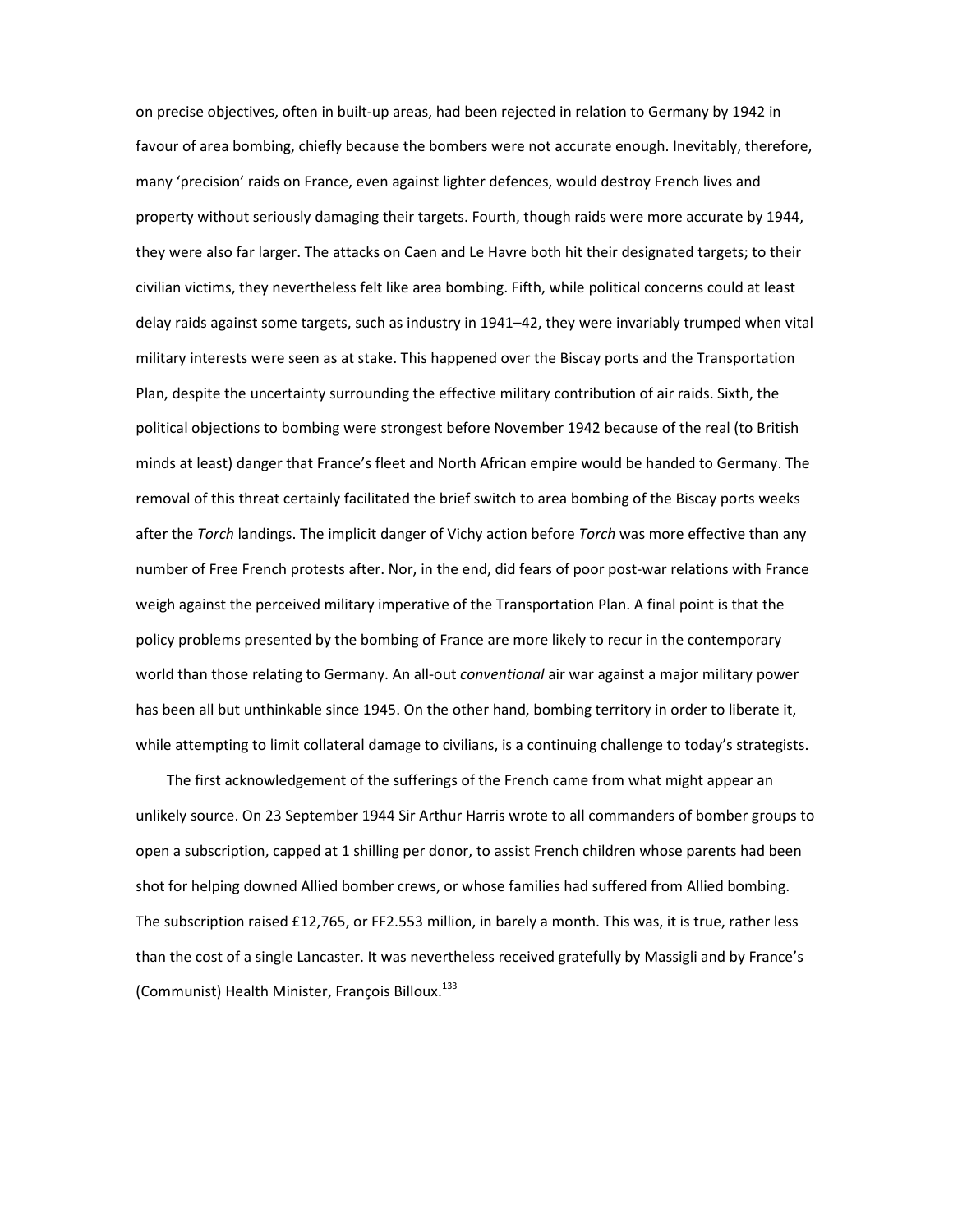### The contributors

Lindsey Dodd is a doctoral candidate at the University of Reading, working on the AHRC-funded project Bombing, States and Peoples in Western Europe, 1940-45.

Andrew Knapp is Professor of French Politics and Contemporary History at the University of Reading. His publications include Le gaullisme après de Gaulle (Seuil, 1996) and The Uncertain Foundation: France at the Liberation, 1944-47 (Palgrave, 2007). He is currently a co-investigator on the AHRCfunded project Bombing, States and Peoples in Western Europe, 1940-45.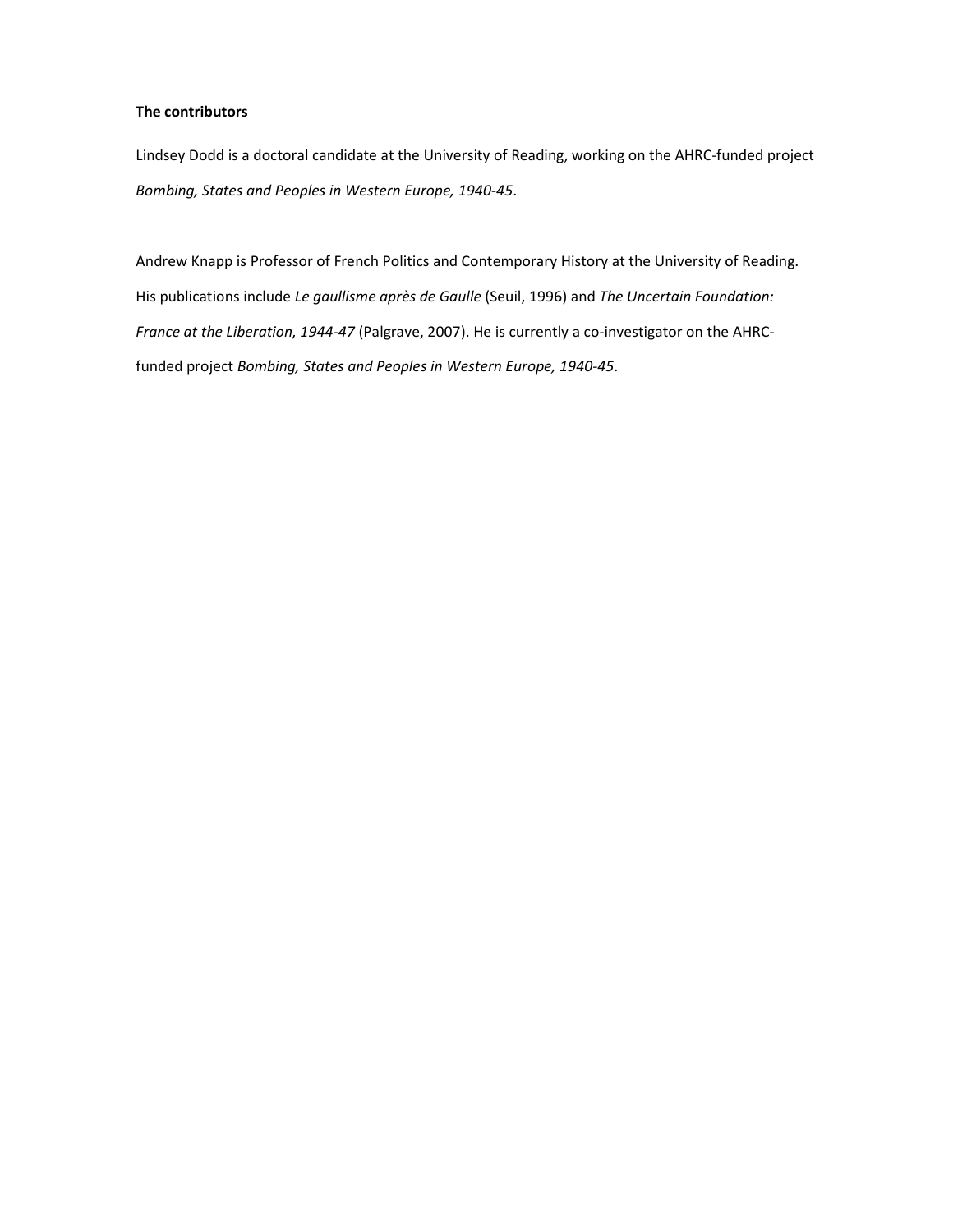1 The French figures should be treated as orders of magnitude. Air Chief Marshal Arthur Harris's *Despatch on War Operations* (1995), p. 44, records a total of 955,044 tons dropped by RAF Bomber Command, 30.12 per cent of it on 'occupied territories' (chiefly France, but also Belgium, the Netherlands, and Scandinavia). In addition, the US strategic air forces (the 8th operating from the UK, the 15th from Mediterranean bases) dropped 956,255 tons, and the tactical air forces some 660,000, giving a total of 2.57 million tons dropped on Europe: cf. R. Overy, 'Strategic Air Offensives', in I. Dear (ed.), *The Oxford Companion to the Second World War* (Oxford, 1995), pp. 1070–1072. The French encyclopedia *Quid* (2007) puts the tonnage dropped on France at 583,000, or 22.68 per cent of this total, and thus broadly consistent with the figures above. The death toll is harder to establish. Many bodies were unidentifiable, or the cause of death (bombing or ground fighting, in Normandy especially) uncertain. Wartime population movements plus fragmented local government meant that fatalities might be recorded in both the commune of residence and the commune of death. Such factors militate against precision. Eddy Florentin, in *Quand les alliés bombardaient la France, 1940–45* (1997), indicates a total of 47,771 in one table drawn from French military figures (p. 426), but later gives an unsourced figure of 67,078 (p. 446). *Quid* gives a range of 60,000–69,000; Philippe Buton suggests 60,000, in *La joie douloureuse: la libération de la France* (Brussels, 2004: pp. 43, 245). The most painstaking recent research has been done in Normandy. Its conclusions – 5,370 dead in Haute-Normandie from bombing in 1944, 13,630 dead in Basse-Normandie from bombing and ground combat in 1944 and 1945 – suggest overall figures at the lower end of the range. Cf. M. Dandel, G. Duboc, A. Kitts, and E. Lapersonne, *Les victimes civiles des bombardements en Haute-Normandie, 1er janvier 1944 – 12 septembre 1944* (Caen, 1997), and M. Boivin, G. Bourdin, B. Carnier, and J. Quellien, *Les victimes civiles de Basse-Normandie dans la Bataille de Normandie* (Caen, 1996).

-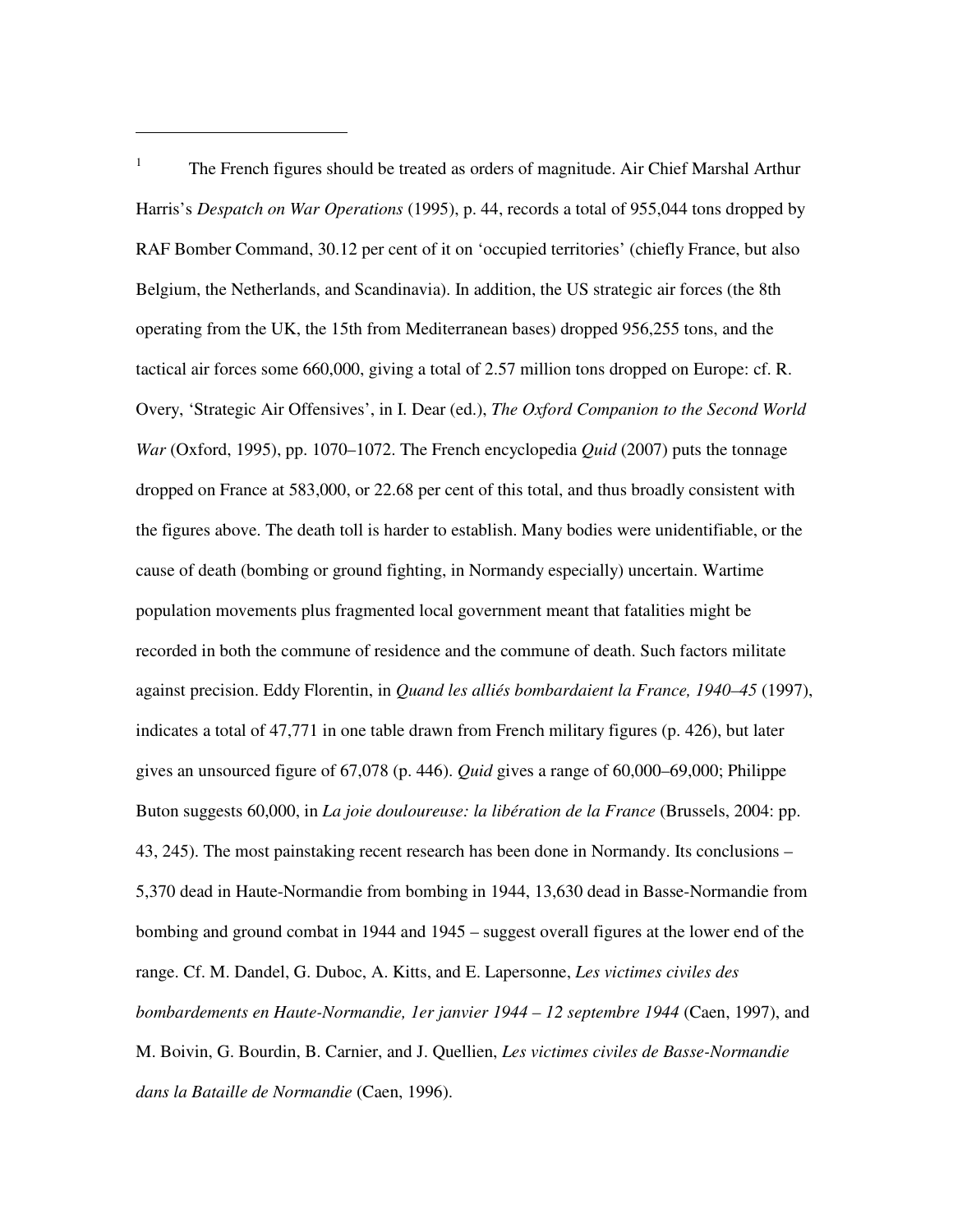2 C. de Gaulle, *Mémoires de guerre: le Salut, 1944–46* (Plon, 1959), pp. 7–9.

 $\overline{a}$ 

3 J. Jackson, *France: The Dark Years 1940–44* (Oxford, 2001) does not address Allied bombing directly. H. Amouroux's *La grande histoire des Français sous l'occupation* devotes 18 pages to it in vol. VII (Paris, 1985). Richard Vinen's *The Unfree French* (2007), p. 325, covers the topic very briefly.

4 M. Hastings, *Bomber Command* (1999), pp. 274–8; D. Richards, *RAF Bomber Command in the Second World War: the Hardest Victory* (2001), pp. 221–245. The official history, Sir C. Webster and N. Frankland, *The Strategic Air Offensive Against Germany, 1939– 1945*, (4 vols., 1961: hereafter *SAOG*), devotes a comparable proportion of a much larger study to France.

5 Buton, *La joie*; M. Hastings, *Overlord* (1999), pp. 46–54, 262–280; O. Wieviorka, *Histoire du débarquement en Normandie* (2007), pp. 149–158, 266–268, 280–285; C. Christienne, 'La maîtrise de l'air', in F. Bédarida (ed.), *Normandie 44: du débarquement à la libération* (2004), pp. 61–70.

6 Florentin, *Quand les alliés*. On unreliability, cf. fn 1 above.

7 The primary focus is on Britain. Few American bombers were stationed in the UK before 1943. Moreover, the British Chief of Air Staff, Sir Charles Portal, was responsible to the Joint Chiefs of Staff for the Combined Bomber Offensive from January 1943 until April 1944, although Bomber Command and the US 8th Air Force retained considerable operational autonomy (*SAOG,* vol. II, pp. 4–5; vol. IV, p. 107).

8 Harris, indeed, is viewed as 'a law unto himself' in S. Zuckerman, *From Apes to Warlords* (London, 1978), p. 224, and Hastings, *Bomber Command*, pp. 332–5.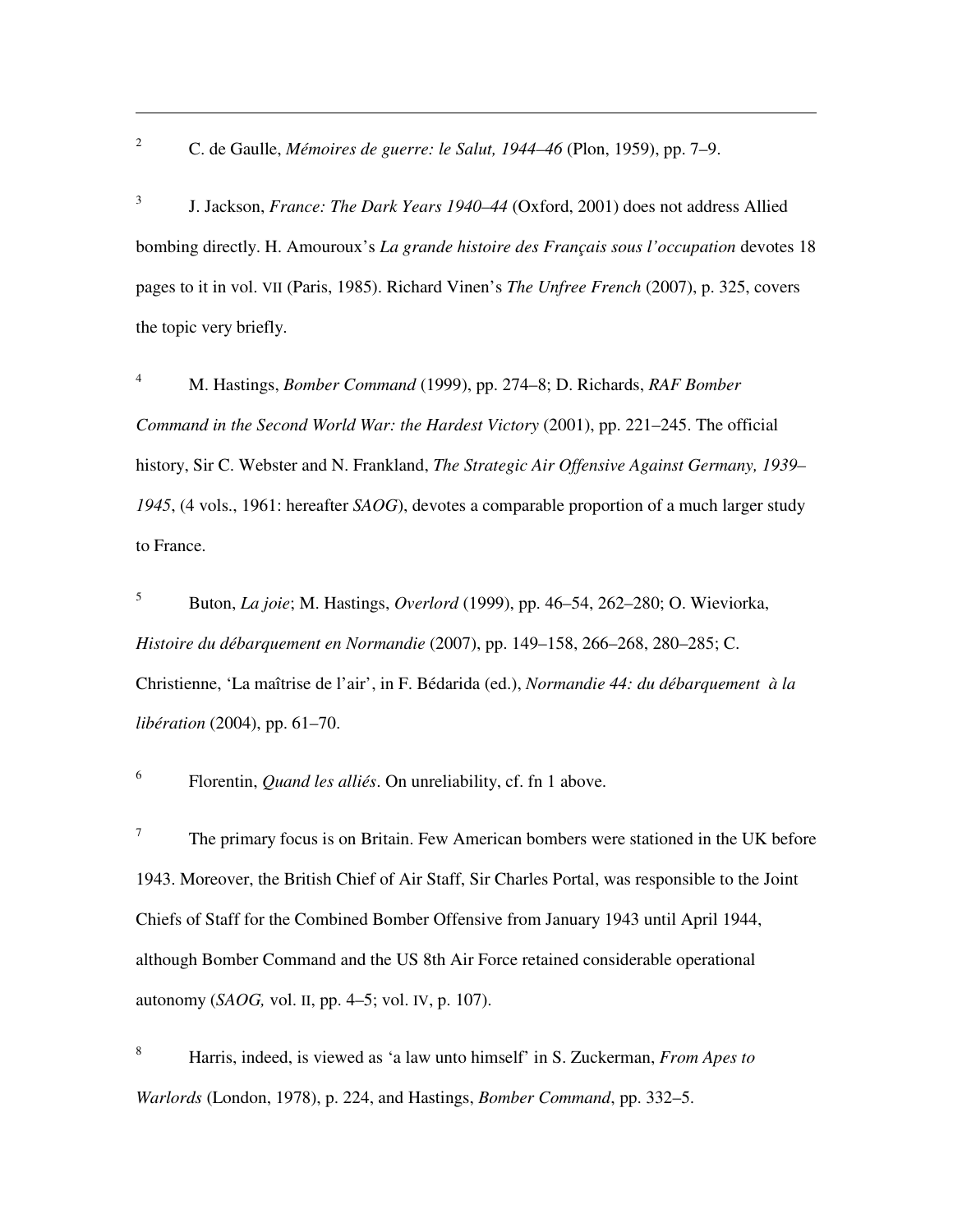T. Brooks, *British Propaganda to France, 1940–1944* (Edinburgh, 2007).

<sup>10</sup> J. G. De Groot, *Liberal Crusader: the Life of Sir Archibald Sinclair* (1993), pp. 164–5, 178; Hastings, *Bomber Command*, p. 113; J. Lee, *The Churchill Coalition* (1980), p. 69; S. Wilson, *The Cabinet Office to 1975* (1975), pp. 88, 91; Zuckerman, *Apes to Warlords*, p. 140.

<sup>11</sup> Lee, *Churchill Coalition*, p. 25.

 $\overline{a}$ 9

<sup>12</sup> Calculated from Harris, *Despatch*, p. 44; *SAOG*, vol. IV, pp. 454–5.

<sup>13</sup> Lee, *The Churchill Coalition*, p. 42; K. Jefferys, *The Churchill Coalition and Wartime Politics* (Manchester, 1991), pp. 85–90; P. Goodhart, *The 1922: The Story of the Conservative Backbenchers' Parliamentary Committee* (Basingstoke, 1973), pp. 112–123.

<sup>14</sup> R. Thomas, *Britain and Vichy: the Dilemma of Anglo-French Relations 1940–42* (1979), pp. 61–2, 91, 134–6; D. Johnson, 'Churchill and France', in R. Blake and W. Louis (eds.), *Churchill* (Oxford, 1993), pp. 41–55; p. 54.

<sup>15</sup> Thomas, *Britain and Vichy*, pp. 106, 133.

<sup>16</sup> For an official summary of the policy process, see the answer to a parliamentary question by Sinclair's deputy Harold Balfour, 5 August 1942, in N(ational) A(rchives), AIR 8/424.

<sup>17</sup> Wilson, *Cabinet Office*, pp. 99–102. D. Richards, *Portal of Hungerford* (1977), p. 174.

<sup>18</sup> M. Howard, *Grand Strategy*, vol. v (1972), p. 302.

<sup>19</sup> D. Richards and H. St. G. Saunders, *The Royal Air Force 1939–45*, vol. III (1975), p. 4; memorandum by O. L. Lawrence, in *SAOG*, vol. IV (1961), pp. 214–9. On the Target Committee, cf. NA, AIR 20/8898.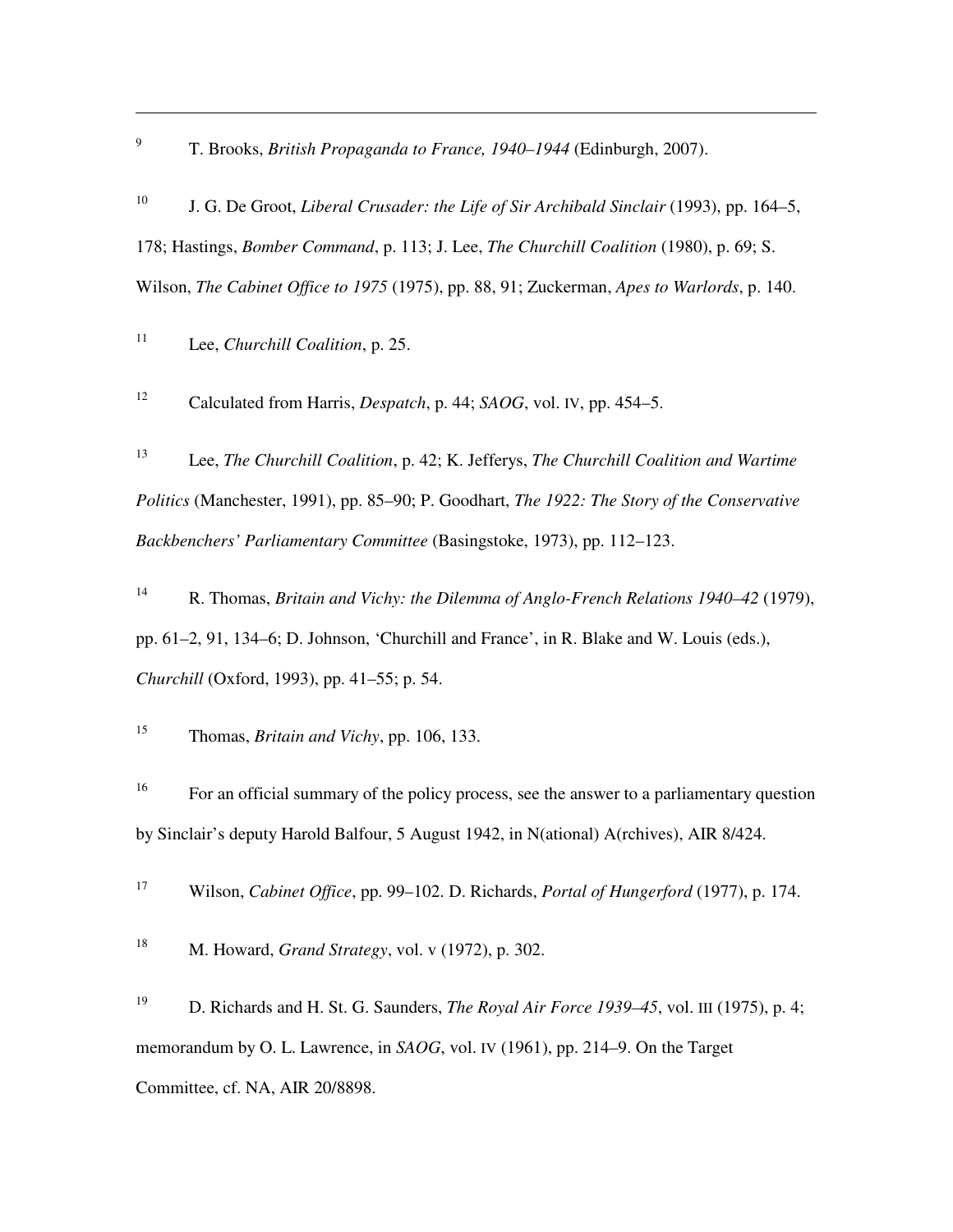<sup>20</sup> NA, AIR41/66: Air Historical Branch, *The Liberation of Northwestern Europe*, vol. I, p. 46.

<sup>21</sup> *SAOG*, vol. IV, p. 107.

 $\overline{a}$ 

<sup>22</sup> Tedder, *With Prejudice*, pp. 502–3.

<sup>23</sup> Cf. Richards and Saunders, *RAF*, vol. I, p. 236.

<sup>24</sup> NA, FO 954/8A: Eden to Portal, 9 April 1942; NA, AIR 19/217: Bottomley to Harris, 20 July 1942; M. Middlebrook and C. Everitt, *The Bomber Command War Diaries, 1939–1945* (Leicester, 2000), p. 317.

<sup>25</sup> NA, CAB 66/10: Revised Instructions by His Majesty's Government to govern the conduct of all forms of Bombardment, Annex II to WP (40) 186, 31st May 1940.

<sup>26</sup> NA, CAB 66/10: WP (40) 204, 22 July 1940, Sinclair, 'Bombardment Policy in France'.

<sup>27</sup> NA, CAB 66/10: War Cabinet: Bombardment Policy in France: Memorandum by Secretary of State for Air, WP (40), 284, 22 July 1940; NA, AIR 19/217: WM (40) 213th Conclusions, 26th July 1940.

<sup>28</sup> *SAOG*, vol. IV, pp. 135–6, 143–4.

<sup>29</sup> The bombing of trains provoked prolonged debate among British policy-makers and complaints from Vichy and the Free French. Cf. NA, AIR 19/217, AIR 20/8898, and FO 371/32000.

<sup>30</sup> NA, CAB 80/27/42: COS (41) 242, 16 April 1941; NA, CAB 79/10/37, COS (41) 242, 17 April 1942.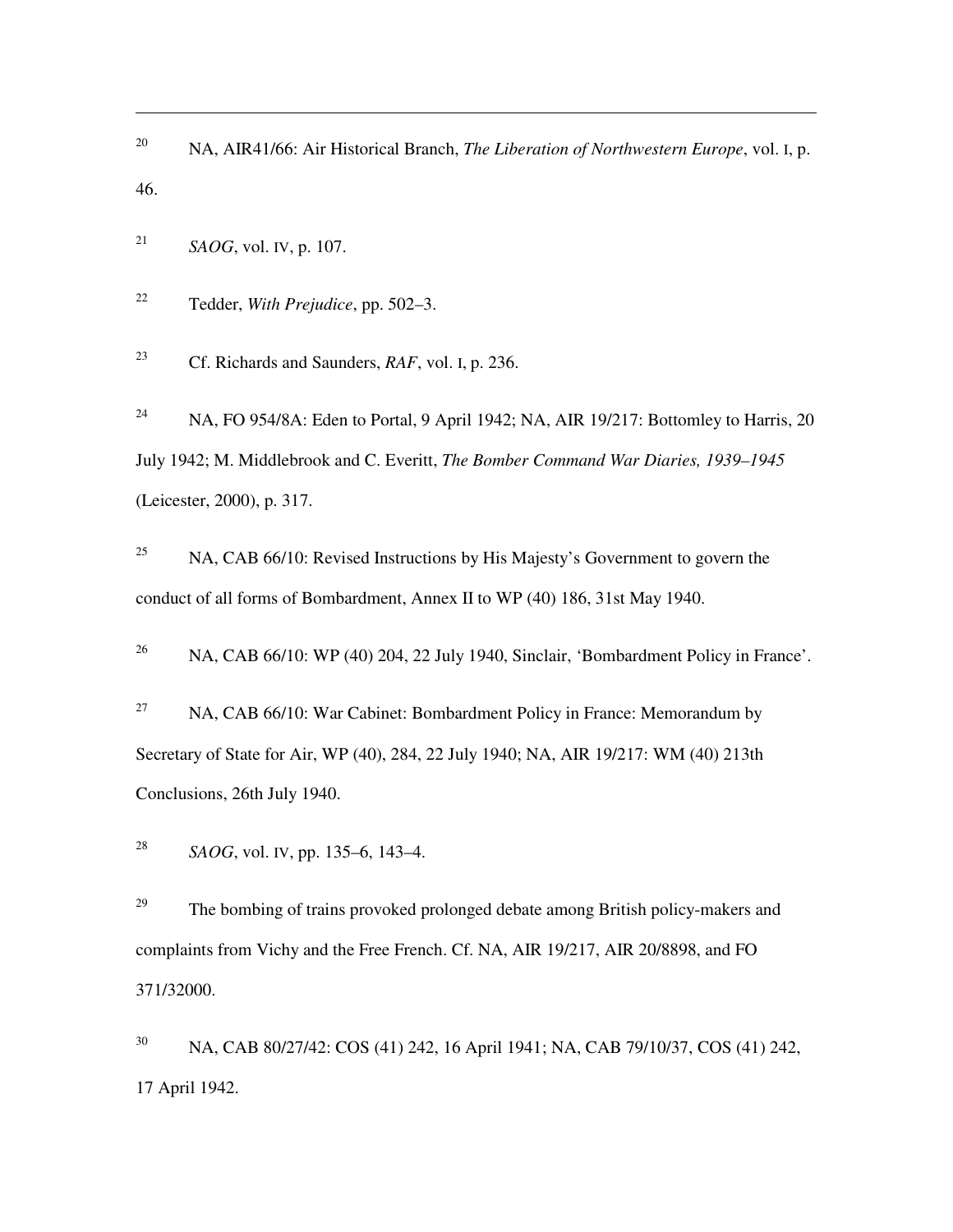$\overline{a}$ 

 $32$  A handful of raids do not fall neatly under directives. They include a 'pure' propaganda raid on Paris by a single Beaufighter on 12 June 1942 (Richards and Saunders, *RAF*, vol. II, pp. 142–3; NA, AIR 19/217 and FO984/8A); the bombing of Amiens prison to allow Resistance fighters to escape (*SAOG,* vol. II, pp. 182, 185; Richards and Saunders, *RAF*, vol. III, p. 91; Florentin, *Quand les alliés*, pp. 227–231); or the attack on the Gien tank park in July 1942 (cf. the lengthy correspondence from October 1941 to December 1942, in NA, AIR 19/217).

<sup>33</sup> Richards, *Portal*, p. 161; Richards, *Bomber Command*, p. 64.

- <sup>34</sup> V. Orange, *Tedder: Quietly in Command* (2004), p. 116.
- <sup>35</sup> Florentin, *Quand les alliés*, p. 426.
- <sup>36</sup> *SAOG*, vol. IV, pp. 128–131.
- <sup>37</sup> NA, AIR 8/424: Trenchard to Parliamentary Air Committee, 15 October 1941.
- <sup>38</sup> Richards and Saunders, *RAF*, vol. II, p. 114: *SAOG*, vol. II, p. 149.
- <sup>39</sup> Figure calculated from R. Freeman, *Mighty Eighth War Diary* (1981), pp. 9–89.

<sup>40</sup> NA, AIR 19/217: Portal to Churchill, 5 March 1942; Churchill to Portal, 8 March and 10 June 1942; DCAS (Bottomley) to Air Officer Commanding-in-Chief, Fighter Command, 13 March and 7 April, and 13 June 1942; Chiefs of Staff Committee, 1 July 1942; NA, AIR 19/218: DCAS (Bottomley) to Air Officers Commanding-in-Chief, Bomber and Fighter Commands, 6 May 1943; Richards and Saunders, *RAF*, vol. II, p. 114.

 $31$  NA, FO954/8A: Eden to Portal, 9 April 1942.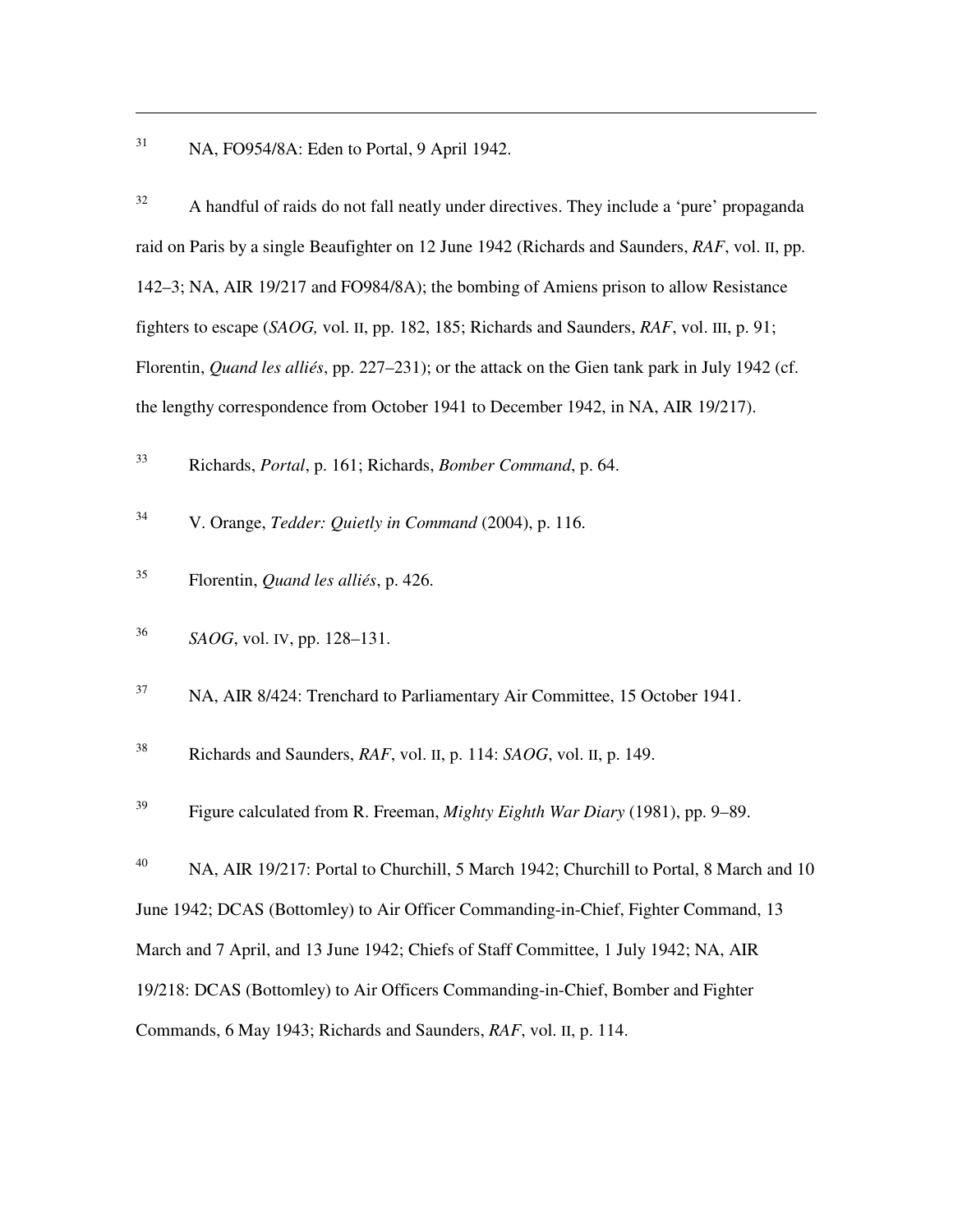<sup>41</sup> S. Roskill*, The War at Sea*, vol. I (1954), pp. 291–2, 378–9; Middlebrook and Everitt, *War Diaries*, pp. 115–122, 139–234; Florentin, *Quand les alliés*, pp. 44–45.

<sup>42</sup> For Bomber Command's protests, cf. *SAOG*, vol. I, pp. 167 and 320; Roskill, *War at Sea*, vol. I, pp. 486–491; NA, CAB 69/4: Sinclair to Defence Committee, 9 February 1942.

<sup>43</sup> NA, AIR 8/424: Eden to Sinclair, 15 April 1942. Cf. also NA, AIR 19/217: 'Air Policy: Additional Note to War Cabinet (42) 3rd Meeting', ACAS (I), 8 January 1942; NA, CAB 69/4: Defence Committee (42 (11th)) of 17 April 1942; NA, CAB 65/18: WM (62) 41, War Cabinet, 23 June 1941.

<sup>44</sup> NA, AIR 19/217: Sinclair to Lt.-Col. Harvie Watt, 4 October 1942.

<sup>45</sup> *SAOG,* vol. IV, pp. 149–150.

 $\overline{a}$ 

<sup>46</sup> M. Foot, *SOE in France: An Account of the Work of the British Special Operations Executive in France 1940–1944* (2004), p. 384.

<sup>47</sup> NA, CAB 65/18: WM (41) 62, 23 June 1941; NA, FO 371/28451, Sinclair, 'Air Policy – Attack on Factories in Occupied France Known to be Manufacturing Munition Supplies for the Enemy', for discussion at War Cabinet meeting 6 November 1941, WP (41) 260; NA, AIR 19/217: WM (41) 111, 11 November 1941.

<sup>48</sup> NA, AIR 19/217: comment on WP (41) 260, 15 December 1941.

<sup>49</sup> NA, FO 371/31999: extract from WM (42) 3, 8 January 1942; NA, CAB 79/17: Chiefs of Staff Committee 42 (11th), 10 January 1942.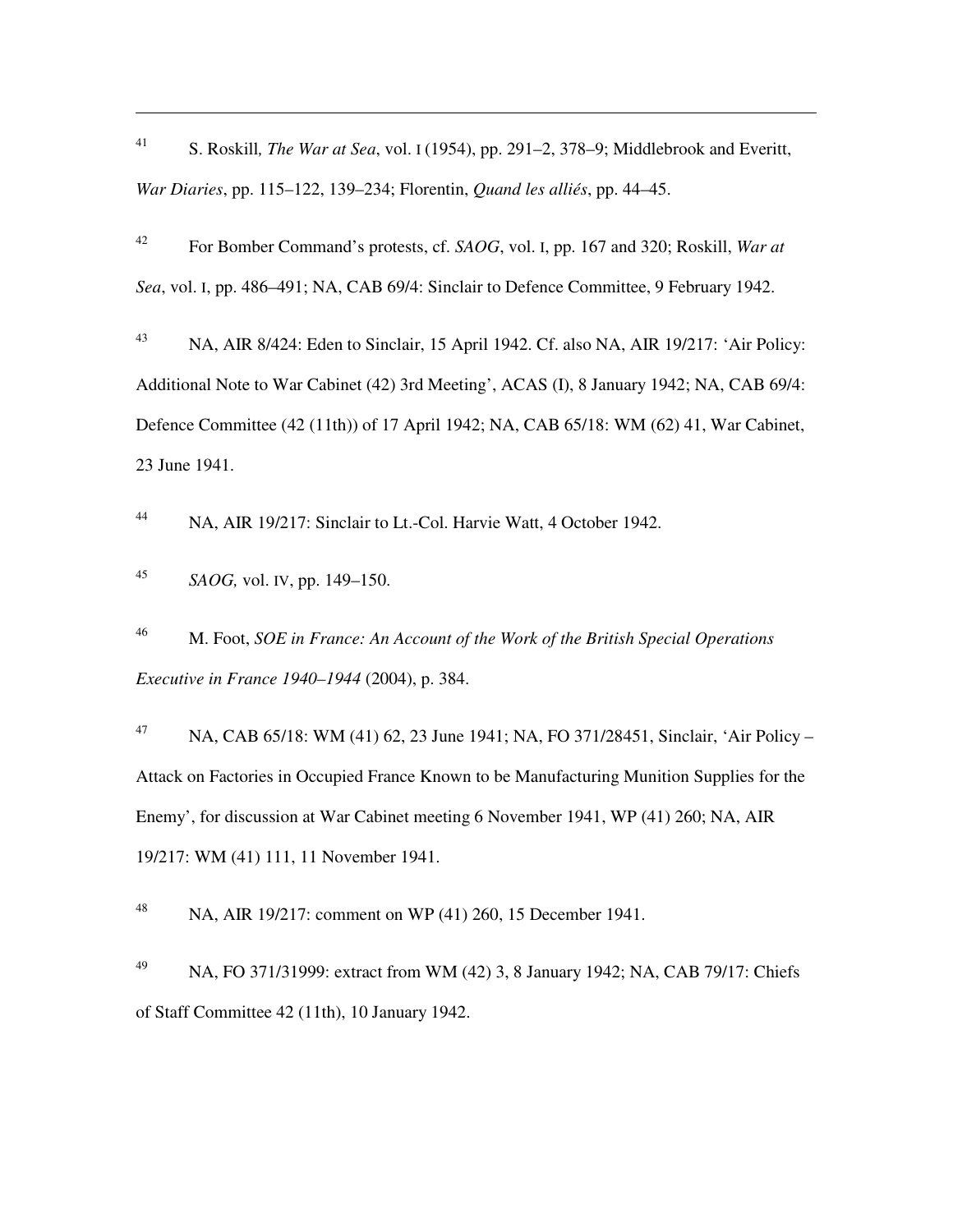<sup>50</sup> R. Paxton, *Vichy France: Old Guard and New Order* (New York, 1972), p. 130; NA, FO 371/31999: minute by Cavendish-Bentinck, 17 February 1942.

<sup>51</sup> *SAOG,* vol. I, p. 462, fn4.

 $\overline{a}$ 

<sup>52</sup> *SAOG,* vol. IV, pp. 149–150; NA, AIR 19/217: ACAS (Ops) to Officer Commanding-in-Chief, Bomber Command, 1 June 1942.

<sup>53</sup> NA, AIR 19/217: ACAS (Ops) to CAS, 22 May 1942; secretary to CAS to ACAS (Ops), 4 June 1942.

<sup>54</sup> Cf. for example, in NA, FO 898/319: 'Les Usines Renault travaillaient pour l'Allemagne', undated (probably March 1942) leaflet.

<sup>55</sup> A. Harris, *Bomber Offensive* (1990; 1947), pp. 104–5, 142.

<sup>56</sup> NA, FO 898/319: BBC Internal Circulating Memo, I. E. Black to Col. N. Sutton, 5 March 1942.

<sup>57</sup> NA, AIR 19/217: Freeman Matthews to Sinclair, 14 July 1942; Freeman, *Mighty Eighth War Diary*, p. 111.

<sup>58</sup> NA, AIR 19/217: Freeman Matthews to Sinclair, 19 March and 14 July 1942; Middlebrook and Everitt, *War Diaries*, pp. 268, 317, 398–9.

<sup>59</sup> P. Brickhill, *The Dam Busters* (Basingstoke, 1983), pp. 155, 173–6; Middlebrook and Everitt, *War Diaries*, pp. 471, 478, 480.

<sup>60</sup> Roskill, *War at Sea*, vol. I, pp. 349, 352.

<sup>61</sup> Richards and Saunders, *RAF*, vol. I, pp. 348–9; Roskill, *War at Sea*, vol. II, p. 351.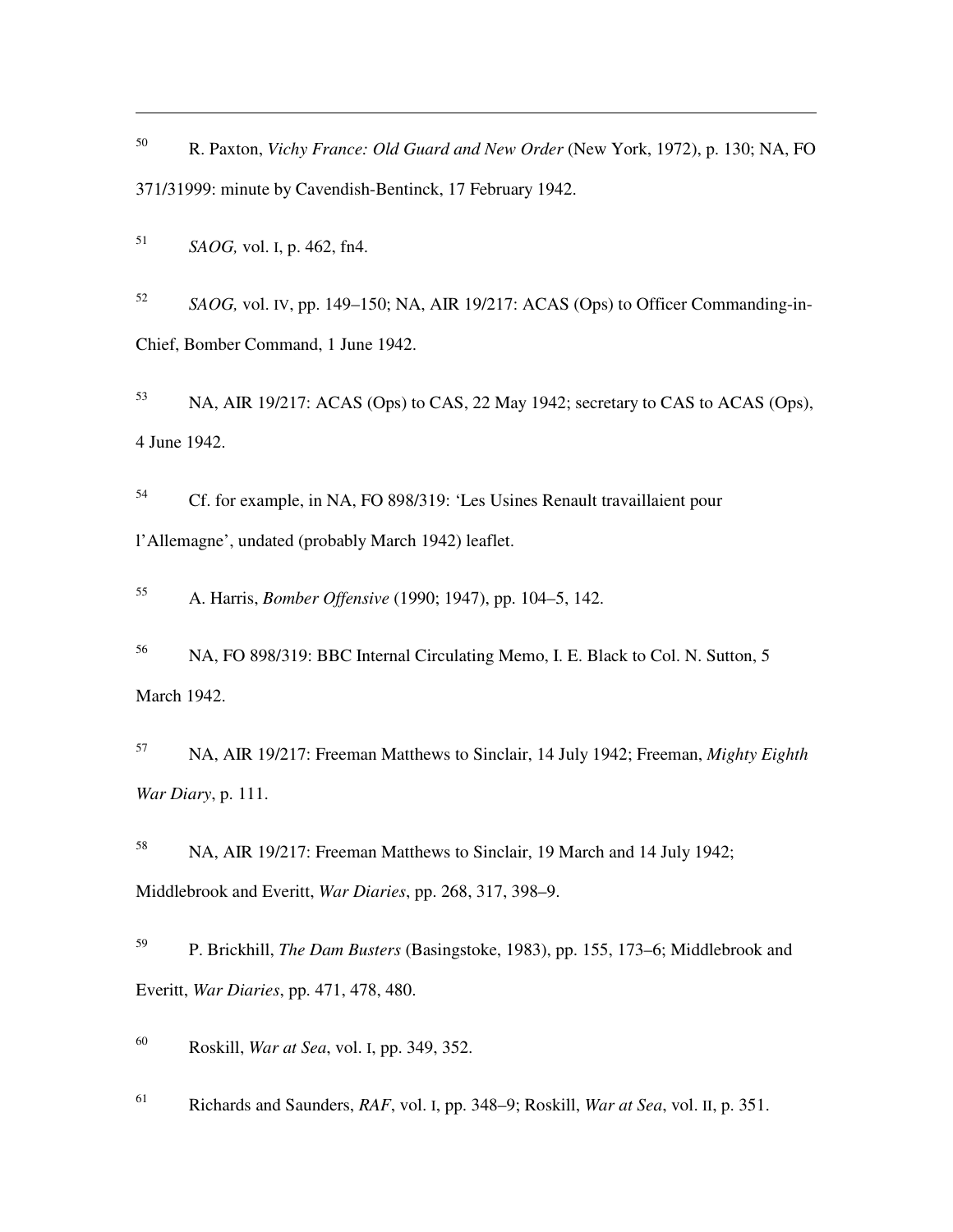$62$  NA, AIR 8/424: Admiral King, memorandum to Combined Chiefs of Staff, 19 May 1942.

<sup>63</sup> E. J. Grove (ed.), *The Defeat of Enemy Shipping*, 1939–45: vol. IB (Plans and Tables) (Navy Records Soc., vol. 137, Aldershot, 1957), Plan 14; Roskill, *War at Sea*, vol. II, p. 218.

<sup>64</sup> NA, AIR 19/217: Anti-U-Boat Committee, 13 and 18 November, 9 and 23 December 1942; Eden to Sinclair, 18 December, and Sinclair to Eden, 22 December 1942; First Sea Lord to War Cabinet, 10 January 1943; Sinclair to Eden, 12 January 1943; ACAS (Ops) to Officer Commanding-in-Chief, Bomber Command, 14 January 1943; Air Ministry to Bomber Command HQ, 14 January 1943; NA, CAB 65/37: WM 43(6th) conclusions, War Cabinet meeting of 11 January 1943.

<sup>65</sup> Roskill, *War at Sea*, vol. II, p. 353.

 $\overline{a}$ 

<sup>66</sup> Middlebrook and Everitt, *War Diaries*, pp. 343–355.

<sup>67</sup> D. Richards, 'Introduction', in Harris, *Bomber Offensive*, p. xii. NA, AIR 19/217: Reconnaissance interpretation report on Lorient, 21 February 1943; extract from War Cabinet minutes, 10 March 1943; Harris, Memorandum on Bombing of Biscay ports, 30 March 1943; ACAS (Ops) to Officer Commanding-in-Chief, Bomber Command, 6 April 1943; NA, CAB 86/2, Anti-U-Boat Committee, 31 March 1943.

<sup>68</sup> Brickhill, *Dam Busters*, p. 222–3; *SAOG*, vol. III, p. 181; Middlebrook and Everitt, *War Diaries*, pp. 555–560; NA, AIR 41/74, Air Historical Branch, 'RAF in Maritime War', vol. V.

<sup>69</sup> Cf. NA, CAB 69/6: Defence Committee, 13 January and 3 February 1944.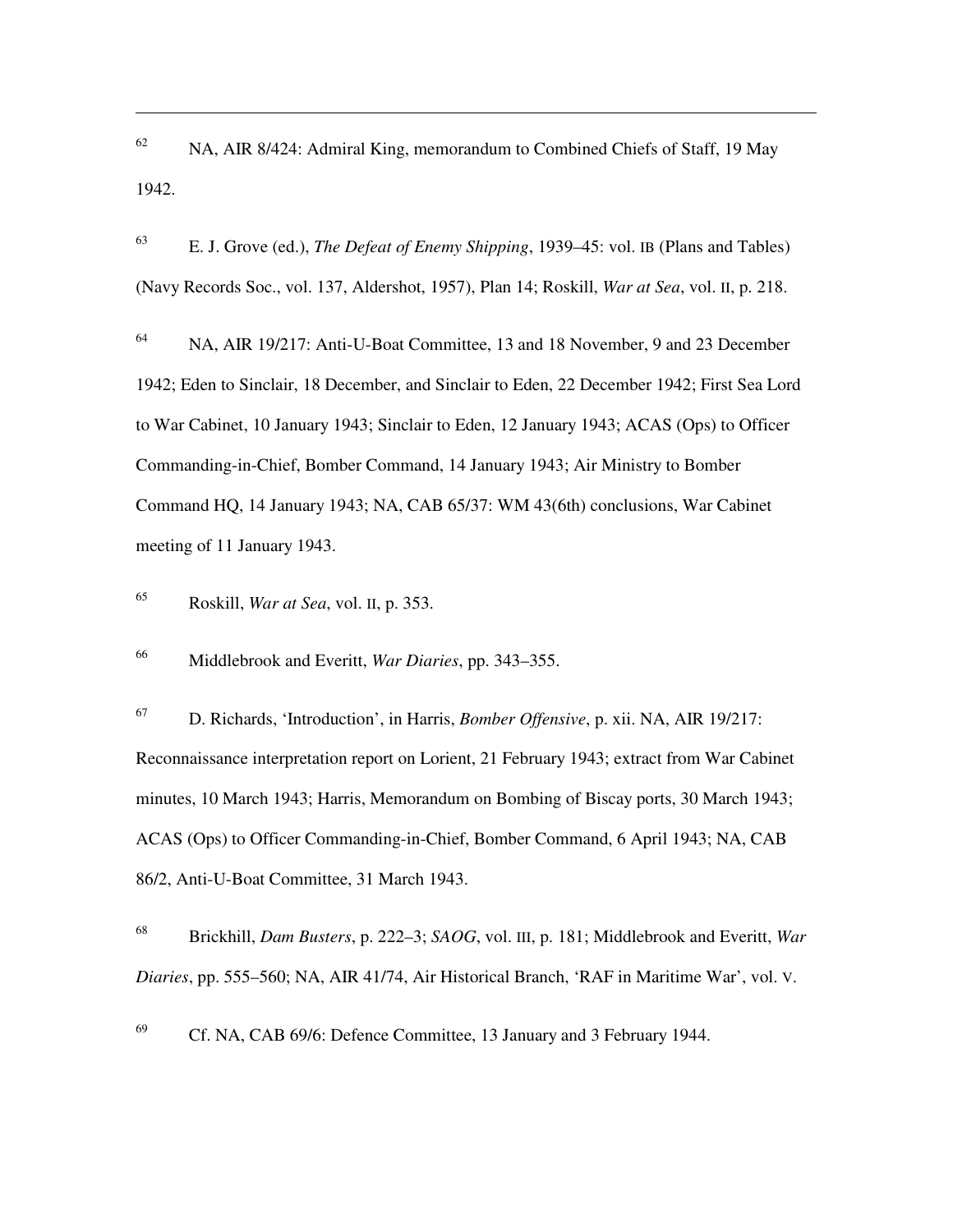<sup>70</sup> NA, CAB 69/6: Defence Committee, note by Secretary, meeting of 10 March 1944; Brickhill, *Dam Busters*, pp. 208–218. Perhaps the major success of 617 squadron was its destruction of the Mimoyecques V-3 site with Tallboy bombs in June 1944.

<sup>71</sup> S. Darlow, *Sledgehammers to Tintacks: Bomber Command Confronts the V-1 Menace, 1943–1944* (2002), pp. 199–201. For specific targets, see Florentin, *Quand les alliés*, pp. 210– 220, 243, 401, 403.

<sup>72</sup> Defence Committee minutes in NA, CAB 69/5; War Cabinet in NA, CAB 65/46. Cf. also Tedder, *With Prejudice*, pp. 521–530; Zuckerman, *Apes to Warlords*, pp. 246–252; Field Marshal Lord Alanbrooke, *War Diaries 1939–1945* (2001), pp. 537–543. These five Defence Committee meetings compare with just thirteen in the whole of 1943.

<sup>73</sup> Cf. NA, AIR 19/217: Bufton to Sinclair, 23 February 1943.

<sup>74</sup> Zuckerman, *Apes to Warlords*, pp. 406–7.

<sup>75</sup> Tedder, *With Prejudice*, p. 512.

 $\overline{a}$ 

<sup>76</sup> NA, AIR 19/218: Final minutes of a meeting held on Saturday March 25th to discuss the bombing policy in the period before 'Overlord', CAS/Misc/61.

<sup>77</sup> NA, AIR 19/218: CAS to Prime Minister, 29 March 1944; Ismay to Prime Minister, 30 March 1944.

<sup>78</sup> NA, CAB 69/06: Defence Committee, 3 May 1944.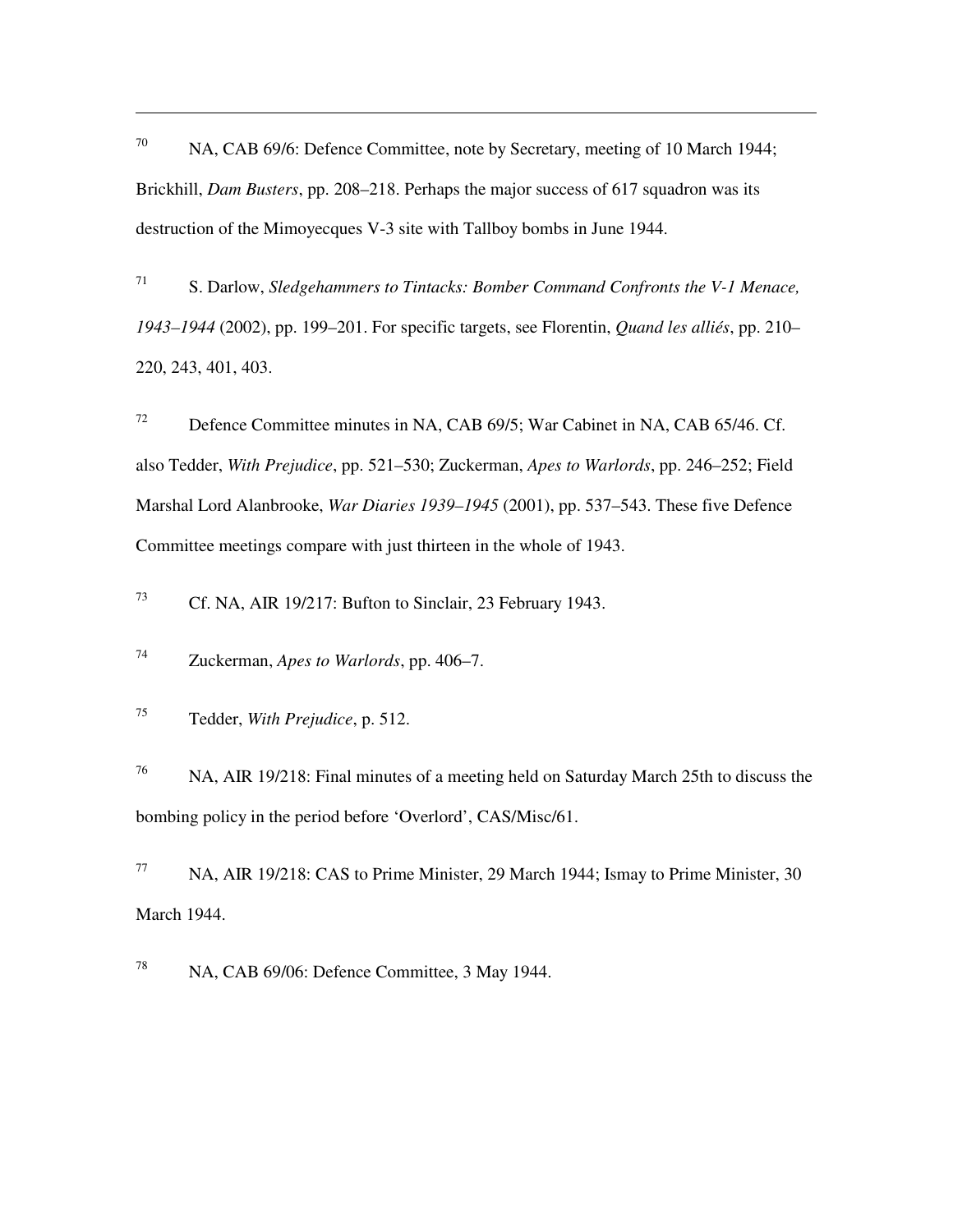<sup>79</sup> Tedder, *With Prejudice*, p. 529; NA, AIR 37/1116: Eisenhower to Churchill, 2 May 1944; NA, FO 371/41984 (and PREM 3/334/3): Churchill to Roosevelt, 7 May 1944; Roosevelt to Churchill, 11 May 1944.

<sup>80</sup> NA, AIR 20/2799: Transportation Targets Attacked from UK During Week to Sunrise 5th June 1944.

<sup>81</sup> J. Man, *The Penguin Atlas of D-Day and the Normandy Campaign* (Harmondsworth, 1994), p. 22.

<sup>82</sup> Tedder, *With Prejudice*, p. 534–5, 541, 578–9, 610; Zuckerman, *Apes to Warlords*, p. 301; Lord Zuckerman, *Six Men Out of the Ordinary* (1993), pp. 85–7; H. Ellis, *Victory in the West*, vol. I (1962), p. 111.

<sup>83</sup> Wieviorka, *Histoire du débarquement*, pp. 280–6; and Leigh-Mallory's Normandy diary, in NA, AIR37/784, for the cloud cover issue.

<sup>84</sup> *SOAG*, vol. III, pp. 152–4.

 $\overline{a}$ 

<sup>85</sup> Florentin, *Quand les alliés*, pp. 287–290.

<sup>86</sup> Florentin, *Quand les alliés*, pp. 267–331. See also Amouroux, *Grande Histoire*, vol. VII, pp. 415–422.

<sup>87</sup> NA, AIR 37/1012: Churchill to Portal, 21 May 1944; Portal to Tedder, 22 May 1944; Tedder to Churchill, 23 May 1944; Churchill to Tedder, 10 July 1944; Tedder to Churchill, 13 July 1944; NA, AIR 37/1031: Urmston to Tedder, 22 May 1944; NA, CAB 66/50: Churchill-Tedder exchange, 24 May 1944.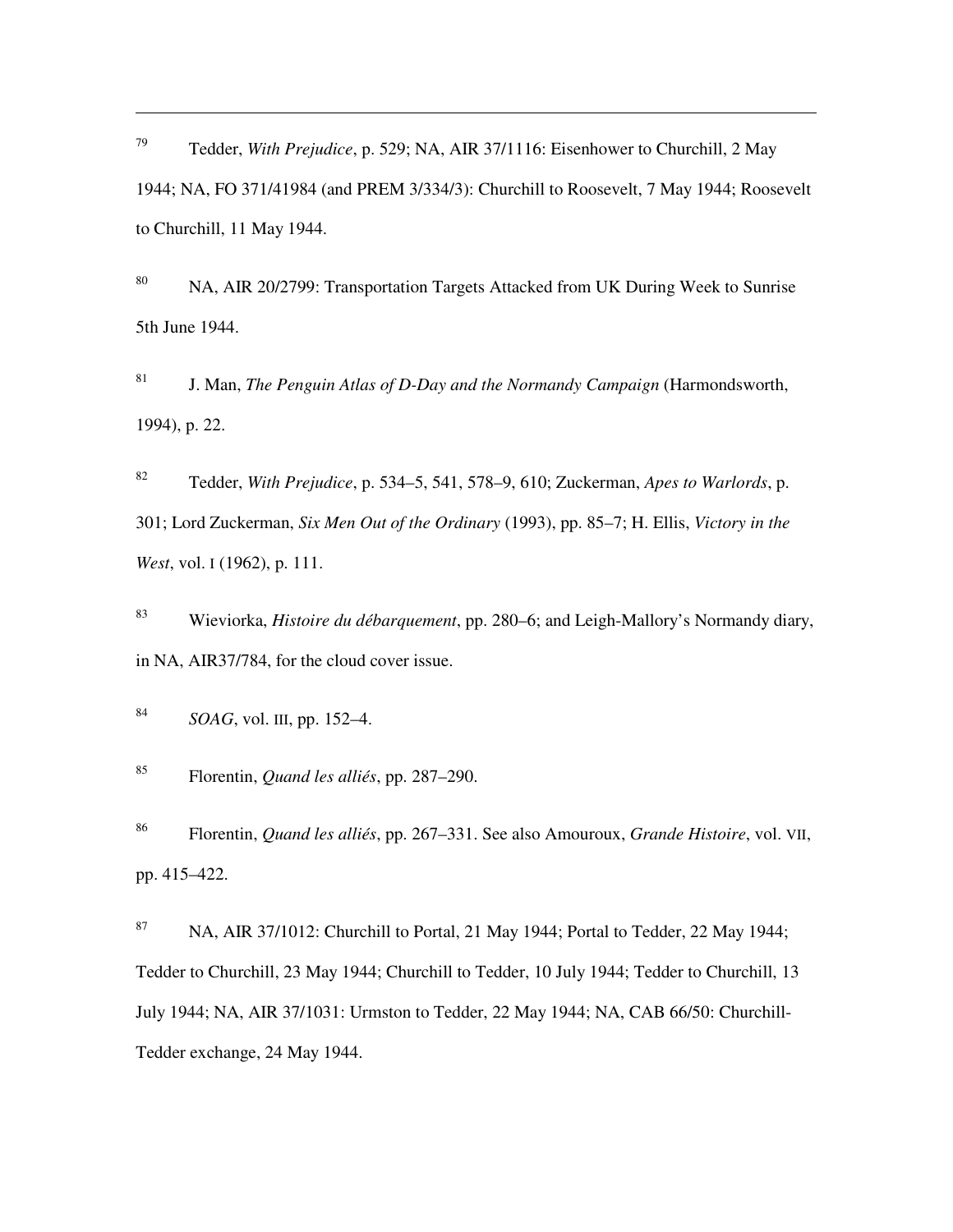<sup>88</sup> Florentin, *Quand les alliés*, p. 425, supplies a table of targets attacked in August.

<sup>89</sup> On average, Bomber Command dropped 18,723 tons monthly on enemy-occupied territory between March and May 1944, but 49,390 tons between June and August (Harris, *Despatch*, p. 44).

<sup>90</sup> NA, AIR37/1012: Eisenhower, 'Air Attacks on Civilians', memorandum to Air Force commanders, 2 June 1944.

<sup>91</sup> NA, AIR41/66: Air Historical Branch, *The Liberation of Northwestern Europe*, vol. I, p. 48; Orange, *Quietly in Command*, p. 262.

<sup>92</sup> Boivin *et. al.*, *Les victimes civiles de Basse-Normandie*, p. ix.

<sup>93</sup> Wieviorka, *Histoire du débarquement*, pp. 318–9.

<sup>94</sup> I. Gooderson, *Air Power at the Battlefront: Allied Close Air Support in Europe, 1943–45* (1998), pp. 132–6, 143–8. Zuckerman, in his 'Report on Bombing of Caen' (NA, AIR 37/661: p. 13) derided the use of heavy bombers for *Charnwood* as 'a frill to a ground plan already made'. In his Normandy diary (NA, AIR 37/784: p. 98) Leigh-Mallory observed that some American bombing was 14,000 yards off target, and that Caen was bombed 'by mistake'.

<sup>95</sup> Gooderson, *Air Power*, pp. 137–8.

 $\overline{a}$ 

<sup>96</sup> A. Knapp, 'The Destruction and Liberation of Le Havre in Modern Memory', *War in History*, 14.4 (2007), pp. 476–499.

<sup>97</sup> Tedder, *With Prejudice*, pp. 559–565; Gooderson, *Air Power*, p. 233.

<sup>98</sup> NA, AIR 37/1012: Tedder to Churchill, 13 July 1944.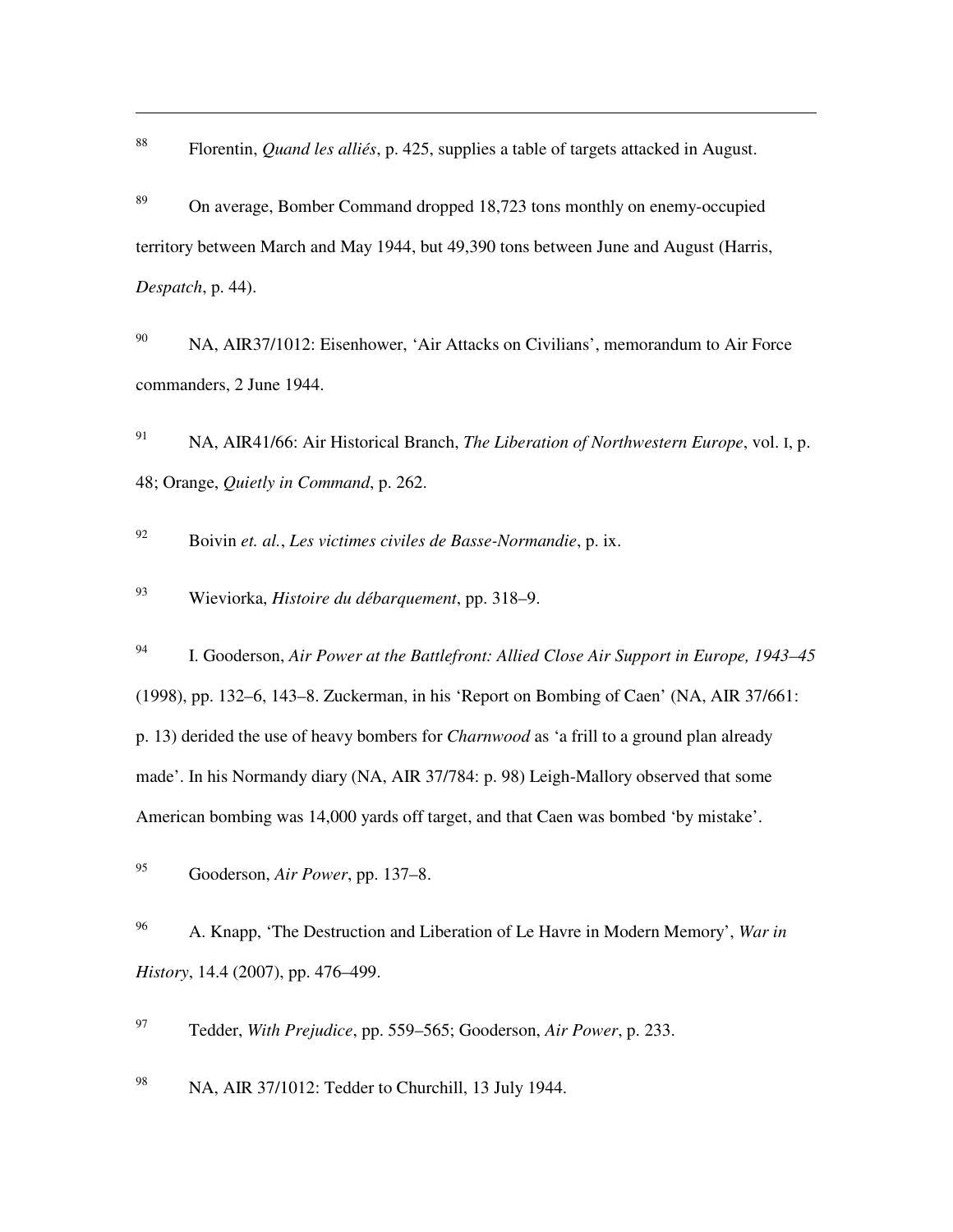<sup>99</sup> NA, AIR 37/1118: SHAEF Air Staff meeting, 12 September 1944; NA, CAB 65/43 and NA, CAB 66/56: Summaries of Bomber Command operations presented to Cabinet, 11 September and 18 October 1944.

<sup>100</sup> On Royan, cf. NA, WO 219/241; on Calais, NA, AIR 19/218, memos of 14 March 1945.

 $101$  NA, FO 371/41984: Churchill to Roosevelt, 7 May 1944.

 $\overline{a}$ 

<sup>102</sup> NA, FO 371/41862: 'Report of State of Civilian Population in France', SHAEF, 13 June 1944; NA, FO 371/41863: 'Political Situation in Paris', Report by Major K. Younger, 5 September 1944; NA, FO 371/41864: 'Conditions in France and Belgium', Report by Major D. Morton, 29 September 1944.

<sup>103</sup> NA, FO 371/32000: 'Vichy enraged by Paris raids', *The Times,* 4 June 1942; minute by Balfour, 6 June 1942.

<sup>104</sup> NA, FO 371/31999: 'Pétain on Renault raids', *The Times,* 9 March 1942.

<sup>105</sup> NA, FO 371/31999: Gascoigne to Foreign Office, 3 April 1942.

<sup>106</sup> NA, FO 371/31999: Mack, 'R.A.F. Bombing of the Renault Factory', 6 March 1942; minute by Sir Alexander Cadogan, 6 March 1943.

<sup>107</sup> For examples, cf. FO898/319.

<sup>108</sup> NA, FO 371/28541: Law to Mack, 7 May 1941; minute by Richard Spaeight, 11 May 1941.

<sup>109</sup> NA, FO 371/28541: Mayor of Dieppe to Prefect of Seine-Inférieure, 15 March 1941; Piétri to Hoare, 20 April 1941; Hoare to Eden, 24 April 1941; minute by Mack, 13 May 1941;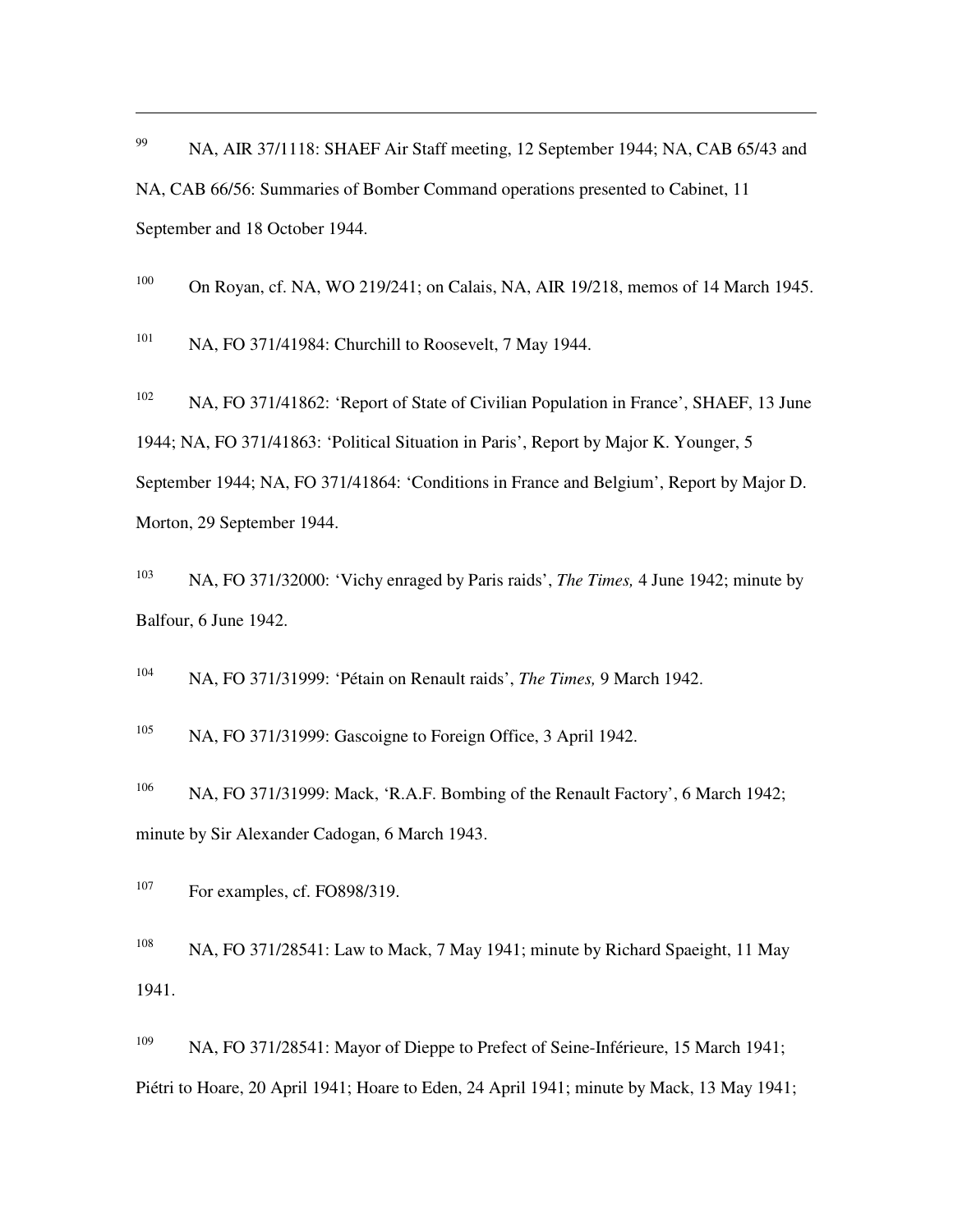Declaration of the Municipal Council of Le Havre, 26 August 1941; Piétri to Hoare, 27 September 1941; minute by Speaight, 17 October 1941.

<sup>110</sup> NA, FO 371/28541: Piétri to Hoare, 18 August 1941; minute by Mack, 24 August; Sykes to Mack, 1 September 1941; minute by Ashley Clarke.

<sup>111</sup> NA, FO 371/28541: Hoare to Piétri, 23 September 1941.

 $\overline{a}$ 

<sup>112</sup> NA, FO 371/31999: Halifax to Foreign Office, 7 March 1942; Foreign Office to Halifax, 9 March 1942.

<sup>113</sup> NA, FO 371/32000: Hoare to Foreign Office, 28 October 1942; Henry-Haye to Hull, 28 October 1942; British Embassy Washington to French Department of the Foreign Office, 6 November 1942; Grimes to Balfour, 10 November 1942; minute by Speaight, 12 November 1942.

<sup>114</sup> NA, AIR 37/1030, p. 33A: 'Morale in France', memorandum by Charles Peake, SHAEF, n.d. (Spring 1944).

<sup>115</sup> NA, FO 371/28541: Berne Legation to Foreign Office, 31 July 1941; Sinclair, Air Policy memorandum WP (41) 260 to War Cabinet, 6 November 1941. Similarly, the Comte de Bourbon, wrote from Tangier to draw British attention to three still intact gunpowder factories in France (NA, FO 371/36068: Gascoigne to Roberts (Foreign Office), 20 August 1943).

<sup>116</sup> NA, FO 371/36038: Massigli to Eden, 16 April 1943.

<sup>117</sup> NA, FO 371/36038: Minute by Strang, 16 April 1943; minute by Eden, 19 April 1943; Eden to Sinclair, 25 April 1943.

<sup>118</sup> AIR 19/218: Andrews to Marshall, 23 April 1943.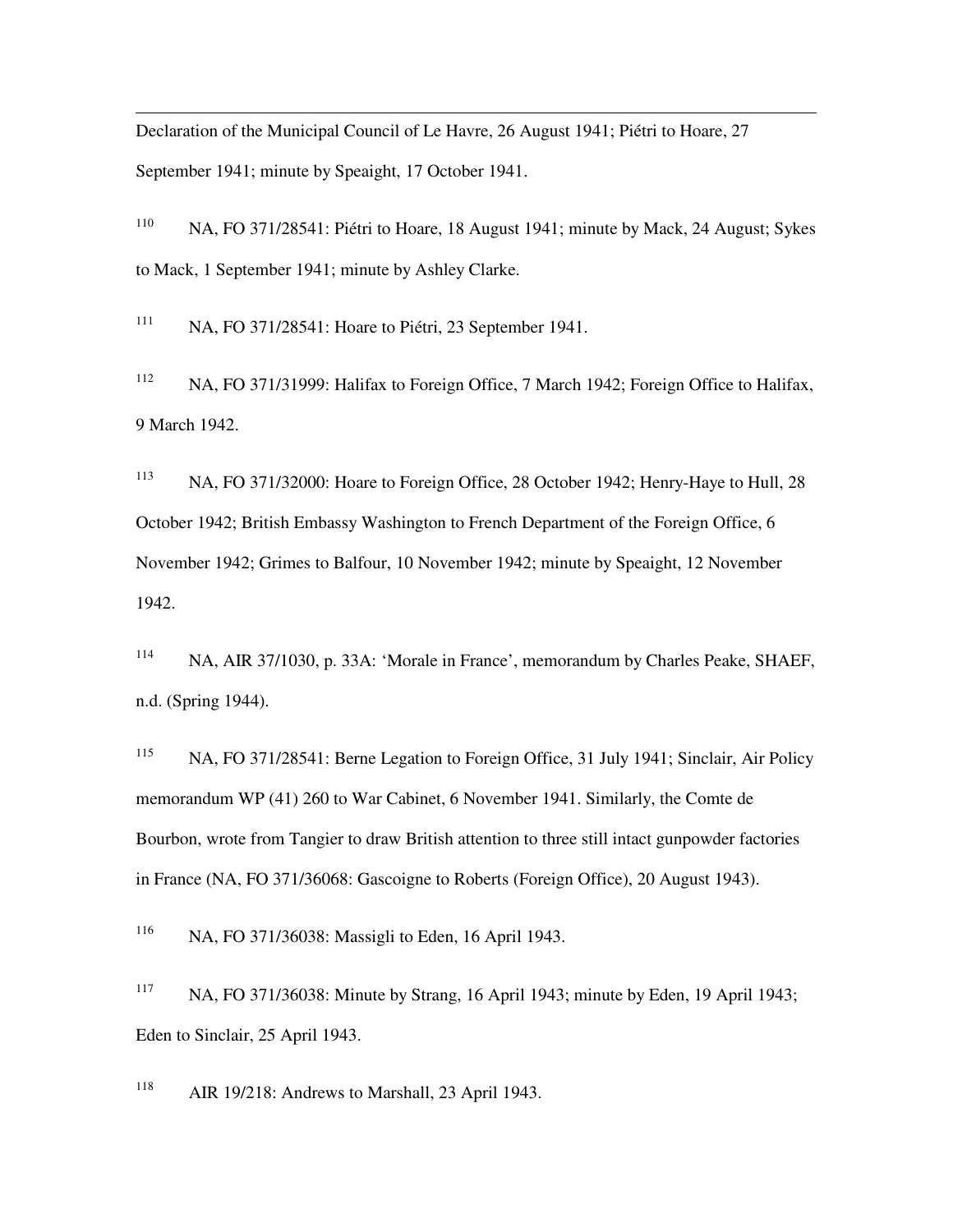<sup>119</sup> NA, FO 371/36038: Eden to Sinclair, 30 September 1943; Eden to Sinclair, 7 October 1943.

<sup>120</sup> NA, FO 371/36038: Sinclair to Eden, 9 October 1943; AIR 19/218: Sinclair to Eden 5 June 1943; NA, AIR 19/218: Eden to Sinclair, 11 June 1943.

 $121$  NA, FO 371/36038: Maudling to Millard, 20 October 1943.

 $\overline{a}$ 

<sup>122</sup> NA, FO 371/36038: Giraud to Eisenhower, 11 October 1943.

<sup>123</sup> NA, FO 371/36038: Mackenzie to Speaight, 17 November 1943.

<sup>124</sup> NA, FO 371/36038: Chiefs of Staff to Giraud, 27 November 1943; NA, FO 371/41984: Note on a further complaint, minute by Mack, 7 May 1944.

<sup>125</sup> NA, FO 371/41984: Duff Cooper to Foreign Office, 5 April 1944; CFLN, Commissariat aux Affaires Étrangères, Memorandum, 5 May 1944; CFLN, Direction Technique des Services Spéciaux, 'Les bombardements alliés et leurs répercussions sur le moral des Français', 25 April 1944; République Française, Présidence du Comité Français de Libération Nationale, Direction Générale des Services Spéciaux, Note sur les répercussions des bombardements angloaméricains sur le moral des populations en France, by Direction du Centre de Documentation de la Direction Générale des Services Spéciaux, signed col. Jousse. 17 May 1944.

<sup>126</sup> NA, FO 371/41984, Duff Cooper to Foreign Office, 5 April 1944; minute by Mack, 7 May 1944.

<sup>127</sup> Koenig's comment, on 16 May 1944, is quoted in R. S. Davis, *Carl A. Spaatz and the Air War in Europe* (Washington D.C., 1993), p. 408, quoted in Orange, *Quietly in Command*, p. 261); Vallin's broadcast is in NA, FO 371/41984: 'French Air Marshal Replies to French Clergy